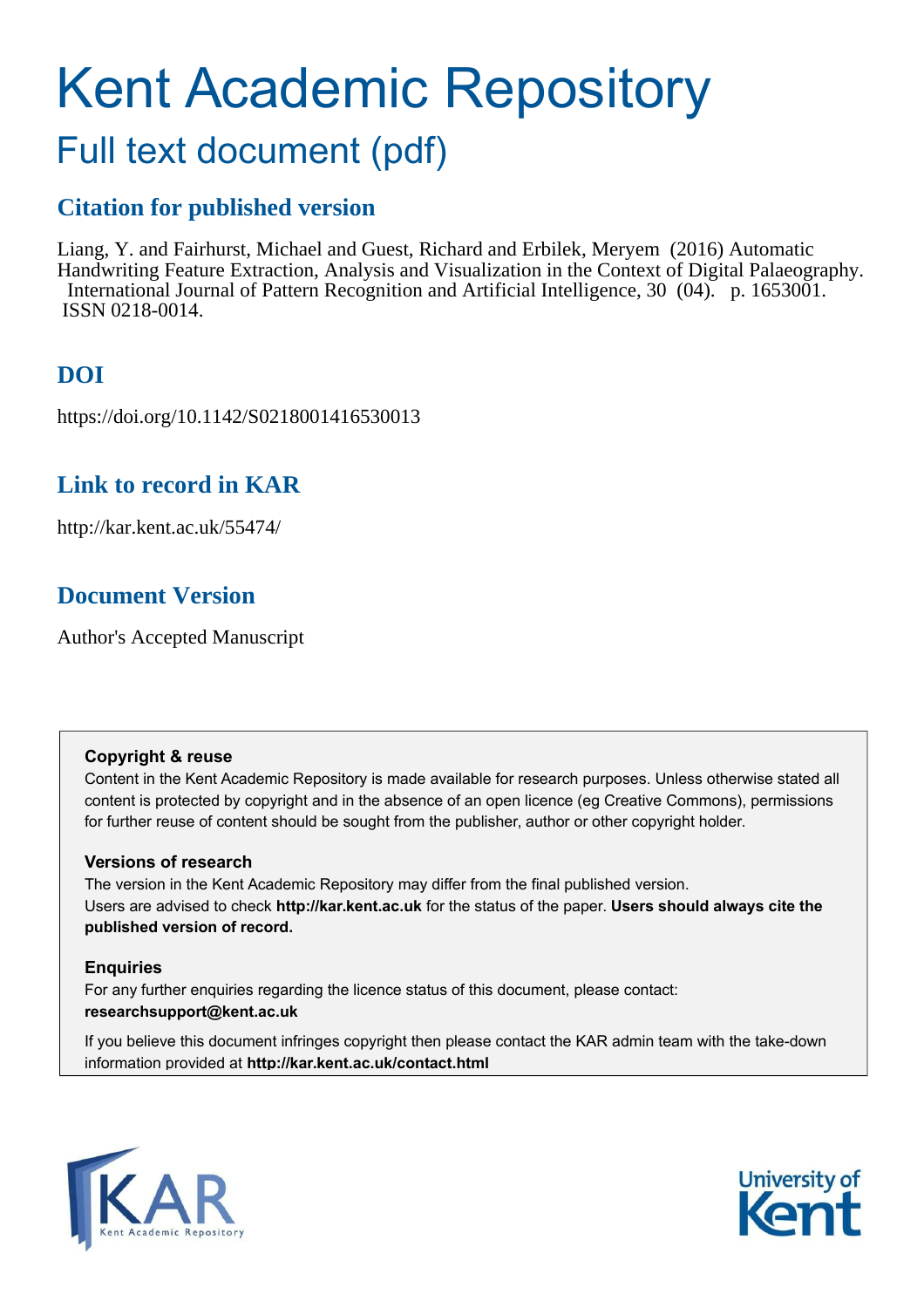#### **AUTOMATIC HANDWRITING FEATURE EXTRACTION, ANALYSIS AND VISUALISATION IN THE CONTEXT OF DIGITAL PALAEOGRAPHY**

Y. LIANG<sup>A</sup>, M.C. FAIRHURST<sup>B</sup>, R.M. GUEST<sup>C[1](#page-0-0)</sup>, M.ERBILEK<sup>D</sup>

*a,b,c,d1School of Engineering and Digital Art, University of Kent, Canterbury, Kent CT2 7NT, UK Email: {M.C.Fairhurst<sup>b</sup> , R.M.Guest<sup>c</sup> , M.Erbilekd1[}@kent.ac.uk,](mailto:M.Erbilekd1%7d@kent.ac.uk) [yl67@kentforlife.net](https://owa.connect.kent.ac.uk/OWA/redir.aspx?C=9jaD0uwbJUOpKaSbn0-ks1A-PQ02K9AI1aHkXO4MOpQ05t0d-O1e9B0j5s0qnLL5pv-u-b1pGB8.&URL=mailto%3ayl67%40kentforlife.net)<sup>a</sup>*

Digital palaeography is an emerging research area which aims to introduce digital image processing techniques into palaeographic analysis for the purpose of providing objective quantitative measurements. This paper explores the use of a fully automated handwriting feature extraction, visualisation and analysis system for digital palaeography which bridges the gap between traditional and digital palaeography in terms of the deployment of feature extraction techniques and handwriting metrics. We propose the application of a set of features, more closely related to conventional palaeographic assesment metrics than those commonly adopted in automatic writer identification. These features are emprically tested on two datasets in order to assess their effectiveness for automatic writer identification and aid attribution of individual handwriting characteristics in historical manuscripts. Finally, we introduce tools to support visualisation of the extracted features in a comparative way, showing how they can best be exploited in the implementation of a content-based image retrieval (CBIR) system for digital archiving.

<span id="page-1-0"></span>*Keywords:* Digital palaeography, manuscript exploration, image analysis.

#### **1 Introduction**

Palaeographic analysis concerns the study of ancient writing, of which the most prominent applications include identifying the date, place of origin, writer(s) and other information about a specific script. The importance of using digital image processing techniques in the analysis of digitised cultural archives has been noted by both the scientific and humanities-based communities [\[1\]](#page-20-0). In this respect, the desirability of introducing image processing techniques into palaeographic analysis for the purpose of providing objective quantitative measurements has been identified by a number of researchers [\[2-6\]](#page-20-1). A palaeographer's work commonly involves the analysis of handwriting features with regard to three important questions about the written text: i) "When was this written?", ii) "Where was this written?" and iii) "Were these different texts written by the same person?" [\[4\]](#page-20-2). A number of quantitative technology-based metrics have been reported in the literature, but the technology is not yet mature [\[4\]](#page-20-2), with most of the work in this field to date having been carried out by small groups of inter-disciplinary researchers [\[2-7\]](#page-20-1).

In order to address these important issues, in this paper we investigate methods inspired by conventional non-ICT-based palaeographic evaluation of documents specifically to assess the question of writer attribution (question iii in the above list). Our methodology is novel in that, by using recognised methods, we aim to bridge the gap between traditional and digital palaeography. We initially trial our methods within the historical document domain to demonstrate the range of information that can be extracted, but the fully automated processes of feature extraction and analysis allow for easy adoption by different research communities. Furthermore, visualisation enables intuitive interpretation of results between different end-use scenarios and discplines.

#### **2 Related Work**

-

#### *2.1 Traditional palaeography analysis*

The analysis of the handwriting style of a written segment constitutes an important part of palaeographic analysis. Over the years, considerable effort has been made to standardise a particular methodology for this purpose. In 1952, Jean Mallon described handwriting with regard to seven aspects [\[5\]](#page-20-3): (1) Form - "the morphology of the letters", (2) Pen angle - "in relation to the

<sup>&</sup>lt;sup>1</sup> Corresponding author. Tel.:  $+44$  (0)1227 823717; fax:  $+44$  (0)1227 456084.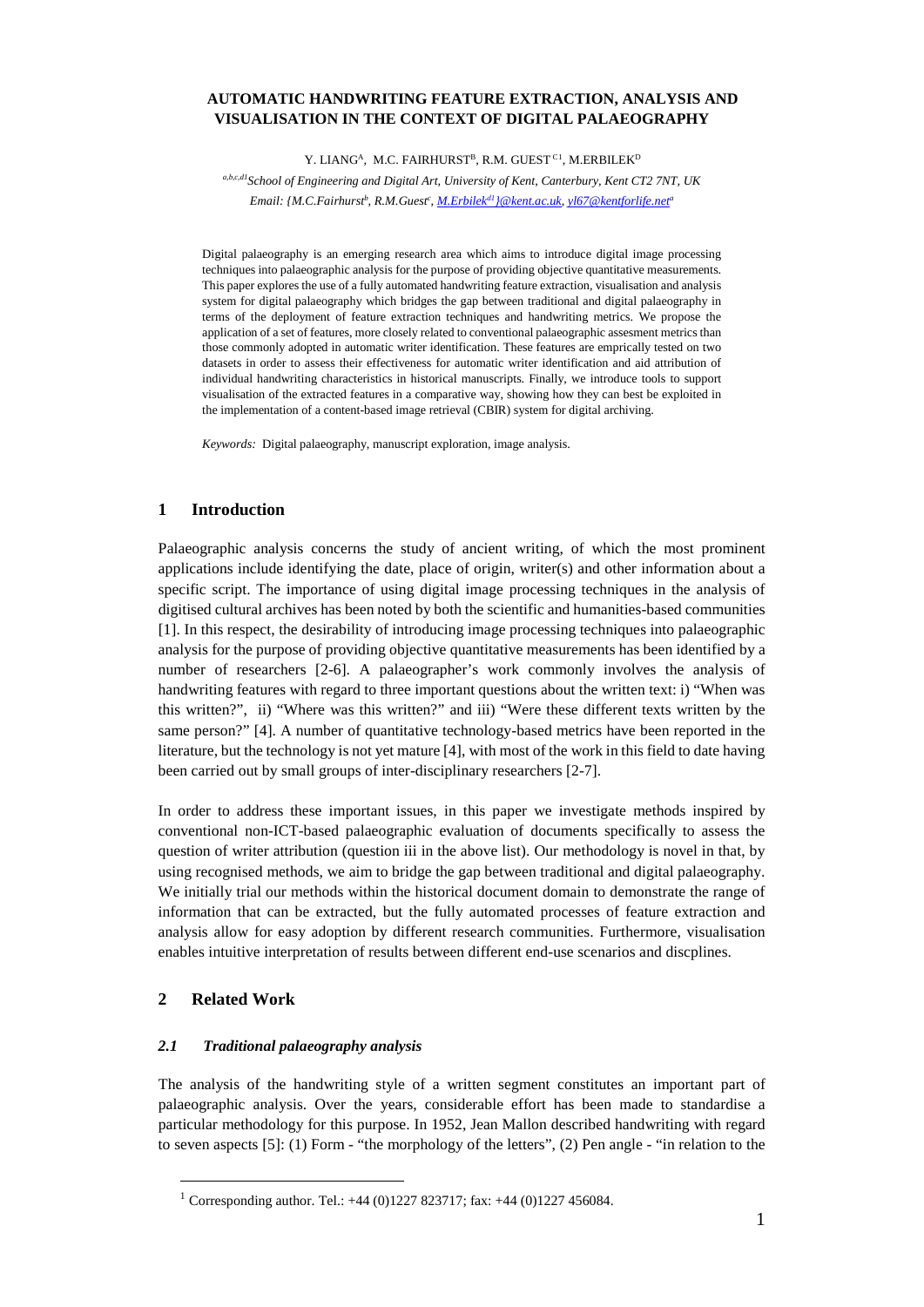base line", (3) Ductus - "the sequence and direction of a letter's different traces", (4) Modulus - "the proportions of the letters", (5) Weight - "the difference in thickness between the hair lines and the shadow lines", (6) Writing support and (7) Internal characteristics - "the nature of the text".

Although quantitative and objective descriptions of these aspects are still undefined, this list of features provide the basis for a palaeographer's work, hence these particular methods have been adopted widely over the years, and the validity of his theory has been accepted for palaeographical examination [\[5\]](#page-20-3). Following the Mallon proposal, several other attempts have been made to extend the defined list with new elements. For instance, new criteria were proposed by Lothar Michelin in 1982 and Jan Burgers in 1995. These criteria, as described in [\[4,](#page-20-2) [8\]](#page-20-4), are illustrated in [Table 1.](#page-1-0)

From an assessment of these features and methods, a trend towards detailed, quantitative and objective metrics has been observed in the development of tools for palaeography analysis over recent years. In the light of the popularity of computer assisted tools and the availability of digital representation of historical documents, the development of palaeography is taking another step forward with the adoption of digital technology.

| Lothar Michelin's Criteria [9]                  | Jan Burgers's Criteria [10] [4][34]           |  |  |  |  |
|-------------------------------------------------|-----------------------------------------------|--|--|--|--|
| Quality of the strokes                          | Slant                                         |  |  |  |  |
| Change of pressure exerted on the pen           | Writing angle                                 |  |  |  |  |
| Writing speed<br>٠                              | Weight                                        |  |  |  |  |
| Movement and form                               | Modulus                                       |  |  |  |  |
| Direction of movement: a) ductus, b) angle<br>٠ | Format                                        |  |  |  |  |
| of inclination, c) form and direction of the    | Width of the margins                          |  |  |  |  |
| base line                                       | Ruling and irregularities of the base<br>٠    |  |  |  |  |
| Vertical proportions<br>٠                       | Flourishes and other decoration               |  |  |  |  |
| Horizontal proportions                          | "Text structure", punctuation and use of<br>٠ |  |  |  |  |
| Vertical division                               | majuscules and capitals                       |  |  |  |  |
| Horizontal division                             | Abbreviations<br>٠                            |  |  |  |  |
| Other characteristics                           | Cursiveness between letters                   |  |  |  |  |
|                                                 | Cursiveness within letters                    |  |  |  |  |
|                                                 | Characteristic letter forms                   |  |  |  |  |

| Table 1: Proposed Criteria |
|----------------------------|
|                            |

#### *2.2 Digital palaeography*

The adoption of statistical and mathematical methods in palaeography has been proposed in a number of studies in recent years [\[2,](#page-20-1) [3,](#page-20-7) [7,](#page-20-8) [11-14\]](#page-20-9). Two different approaches can be identified in these studies with respect to the type of measurements taken from the manuscripts: *local* and *global*.

The approaches in the local category attempt to replicate the work of palaeographers, which requires the analysis of some particular letters, or the descender/ascender parts of letters. Without successful character segmentation and handwriting recognition methods, human interaction is necessary in these approaches. In contrast to these local approaches, the methods in the global category are identified by the automatic extraction of global characteristics of the text within the manuscript.

For local analysis, the 'System for Palaeographic Inspections' (SPI) tool was developed in [\[3,](#page-20-7) [7\]](#page-20-8), in order to assist the manual segmentation of individual characters and ligatures from handwritten text. Following segmentation and labelling, quantitative measurements of the characters (e.g. width, height, vertical histogram, etc.) are taken and 'letter models' established. The letter models, in combination with other domain information collected by the user, assisted in the process of a palaeographer's work. Although semi-automated approaches are welcomed by the palaeography community due to character-specific feature extraction, not all features considered in traditional palaeography are available in the SPI tool. Moreover, there is a lack of systematic support by the SPI tool for the various abstraction stages within the letter modeling process (including the segmentation process, model generation, setting of morphological parameters,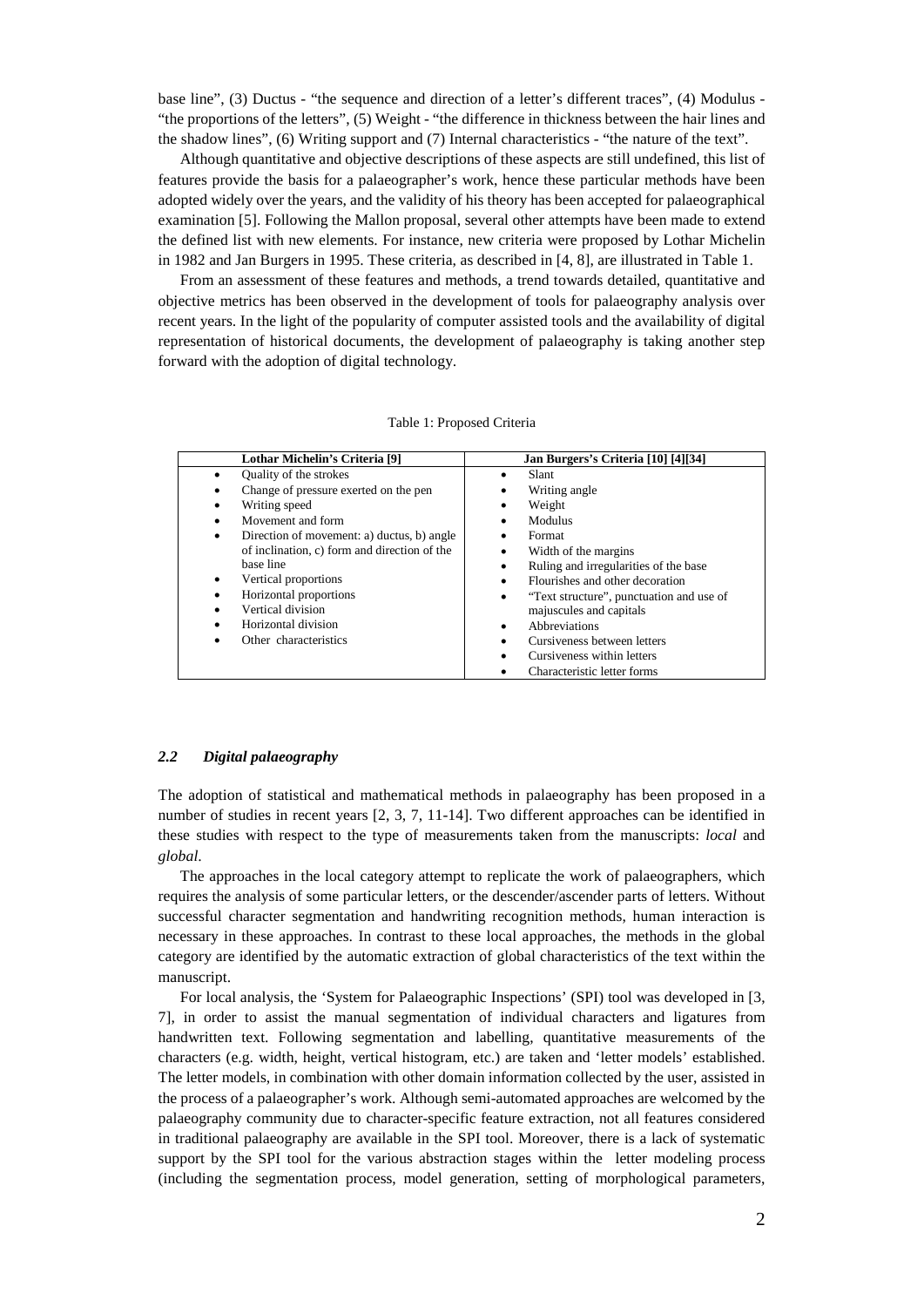comparisons and measurements), which led to an interruption of the development of the tool itself, as acknowledeged by the authors [\[7\]](#page-20-8).

In the case of the global category, the work in [\[11\]](#page-20-9), for example, aimed to differentiate the main categories of writing styles using quantitative measurements obtained from the manuscripts in a trained classification system. The result of [\[11\]](#page-20-9) suggested that the handwriting style, if well presented in terms of statistical measurements, can be connected to the historical period and/or the geographical localisation independently of the writer's personal style. Automatic feature extraction and machine learning methods are also adopted in [\[12\]](#page-20-10) for the purpose of scribe distinction. The main feature adopted in [\[11\]](#page-20-9) was a joint probability of observing the same intensity value between two different pixels in relation to their spatial location, named Spatial Gray-Level Dependence, while those in [\[12\]](#page-20-10) relate to the page margins, inter-column and row spacing.

#### *2.3 Automatic writer identification*

Forensic document analysis is a topic directly relevant to palaeography with respect to the question "Were these different texts written by the same person?". The handwriting features used in the forensic document analysis community include class of allograph (the writing form of a grapheme - a character or a part of a character), design of allographs, dimensions, slant, intra-word and interword spacing, baseline alignment and line continuity [\[15\]](#page-20-11). Similar to the study of palaeography, the work in forensic document examination suffers from possible subjectivity and the lack of standardisation. Also, for legal reasons, researchers are motivated to validate the individuality of handwriting through the implementation of objective quantitative measurements [\[15-17\]](#page-20-11). Automatic writer identification systems using pattern recognition methods have been implemented in a number of studies [\[18-24\]](#page-20-12), with direct applications in historical manuscripts in [\[12,](#page-20-10) [19,](#page-20-13) [25\]](#page-20-14). The approaches established in the studies related to automatic writer identification are in fact similar to the solutions to digital palaeography in the global category.

#### *2.4 Analysis of the handwriting features*

The extracted features may not all show the same level of distinctiveness across the entire range of writers. For example, two writers may show differences in the word proportion but share common characteristics in word spacing, while the word proportion may be a distinctive pattern of a third writer. Instead of developing a universal model for identifying scribal hands as in previous works in automatic writer identification/verification [\[12,](#page-20-10) [18-25\]](#page-20-12), we suggest that it is more useful to analyse the handwriting features individually.

As previously discussed, scribal hand identification/verification is only one of the questions in palaeographic analysis, and the handwriting features can be analysed in relation to many different questions. When comparing two handwriting samples, for instance, the question can be abstracted to "Are these two samples similar enough that they can be considered as coming from the same population?". The "population" represents each of the subgroups under observation. In order to evaluate the usefulness of each individual feature, however, it is essential to analyse them within a well-defined context. For the purpose of benchmarking the usefulness of individual features compared with those described in the literature, we relate our analysis to the question of scribal hand verification.

#### *2.5 Objectives*

It can be concluded from the above discussion that the adoption of computer-aided methodologies by traditional palaeographers is hindered by the fact that most of the handwriting features are not available in a digital platform. Local approaches have attempted to address this problem by providing character-specific handwriting features, but they have required intensive human interaction in the process. Automation of the process being a primary goal, global approaches are intended to provide a rather different perspective on palaeographic analysis.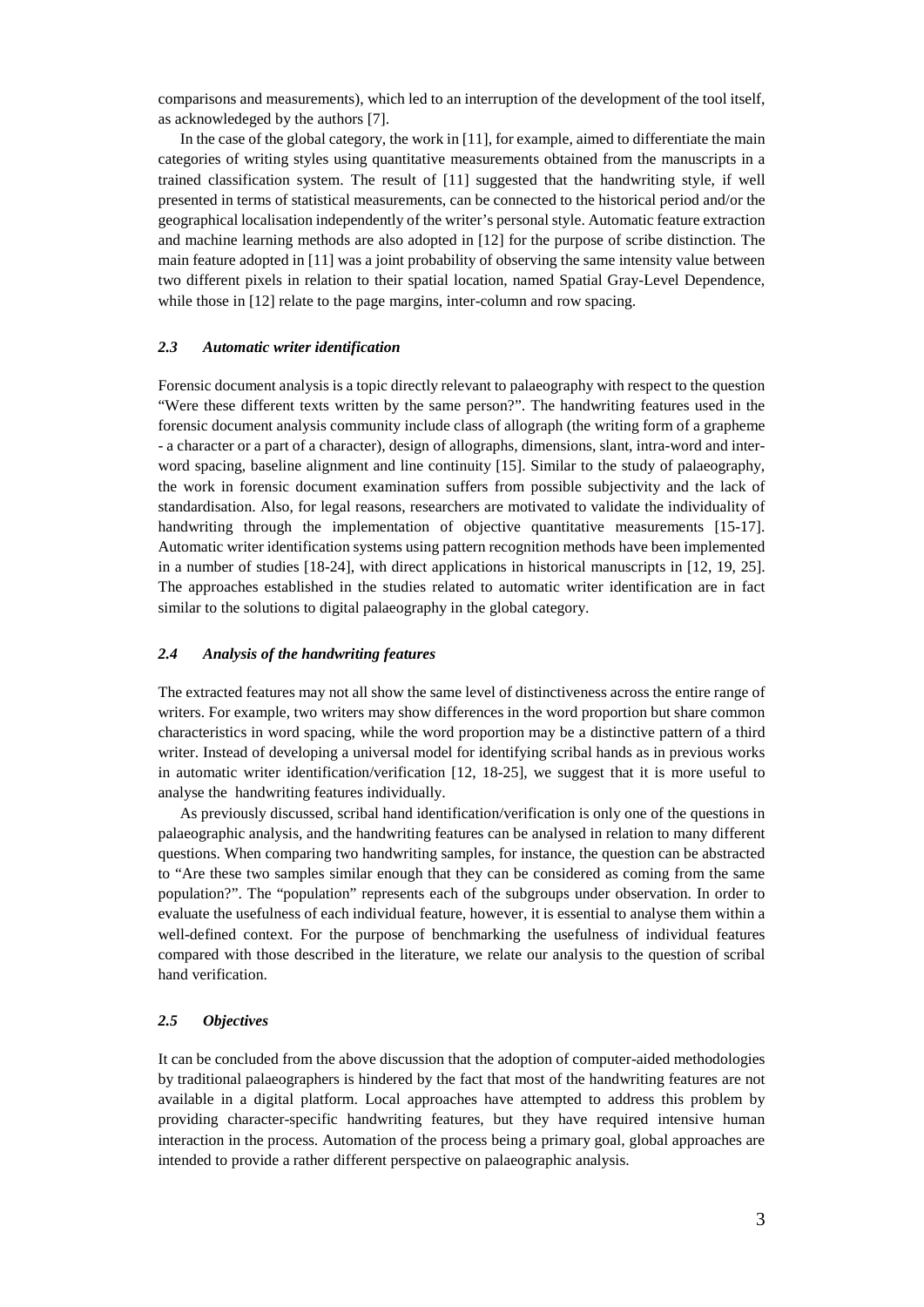Another possible reason for the slow adoption of computer-aided methodologies is that there is little support for the analysis of the features irrespective of the application, i.e. writer identification, dating the manuscript, or identifying the source of origin of the manuscript. The work reported in the literature to date has focused on one specific application of palaeography. The goal of digital palaeography, as identified in [\[13\]](#page-20-15), is not to replace, but to enhance and extend the traditional methodology. Therefore, it is useful to provide a tool to compare the individual features between two different samples regardless of the end-use scenario.

In order to improve the acceptance of computer-aided methodology in the palaeographic community, we will introduce a range of handwriting features that have been successfully implemented in automatic writer identification into digital palaeography and also propose a set of new features that directly or indirectly measure some of the conventional features used by forensic document examiners, while at the same time stressing the importance of a fully automated extraction and visualisation process. The visualisation tool allows the palaeographer visually to compare a single feature between two samples. Additionally, a set of experiments is designed to assess the features for the task of scribe distinction, namely identifying the number of writers in a manuscript. Conventionally, a training process is required to establish an automatic writer identification/verification system, wherein the number of existing writers is known a-priori and a model is generated for each writer by comparing the inter-writer and intra-writer variation in the feature values. However, this training-testing paradigm is brought into question in the context of this study, due to the fact that the number of existing writers is not generally available a priori. Hence, an alternative training-free paradigm for establishing an automatic writer verification system will be presented and discussed in the following sections.

#### **3 Datasets and Pre-processing**

#### *3.1 Datasets*

Two datasets are adopted for the experimental study described in this paper. The first dataset consists of four Medieval/Early Modern manuscripts of the  $16<sup>th</sup>$  century, provided by the Canterbury Cathedral Archives. These manuscripts include John Bargrave's travel diary (in English, known writer), records of the Canterbury French Huguenot Church (in French, unknown scribes) and a court deposition (in Latin, unknown scribes). For ease of subsequent reference, we designate this dataset MEMDB.

Although the context of the current study relates to historical documents, in order to report comparative results with respect to to previous studies, a commonly adopted and publicly available contemporary multi-writer database IAMDB [\[26\]](#page-21-0) is utilised as the second dataset for our investigation.

The MEMDB and IAMDB databases consists respectively of five (as verified by an expert with detailed knowledge of the documents adopted) and 200 writers, and provide 24 and 400 pages of text respectively. Samples from each dataset are illustrated in Figure 1 and Figure 2. As can be seen, the two datasets demonstrate very different characteristics in terms of image quality, colour, type of ink, etc. These characteristics are largely irrelevant to handwriting styles, and hence, for the purposes of this particular study, are removed during the pre-processing stage. Additionally, since, typically, the number of scribal hands may not be known, we develop, using the MEMDB dataset, a new paradigm for a writer verification system that does not directly depend on a training process using samples written by known writers. Our groundtruth knowledge for this database, noted above, is important in supporting this development.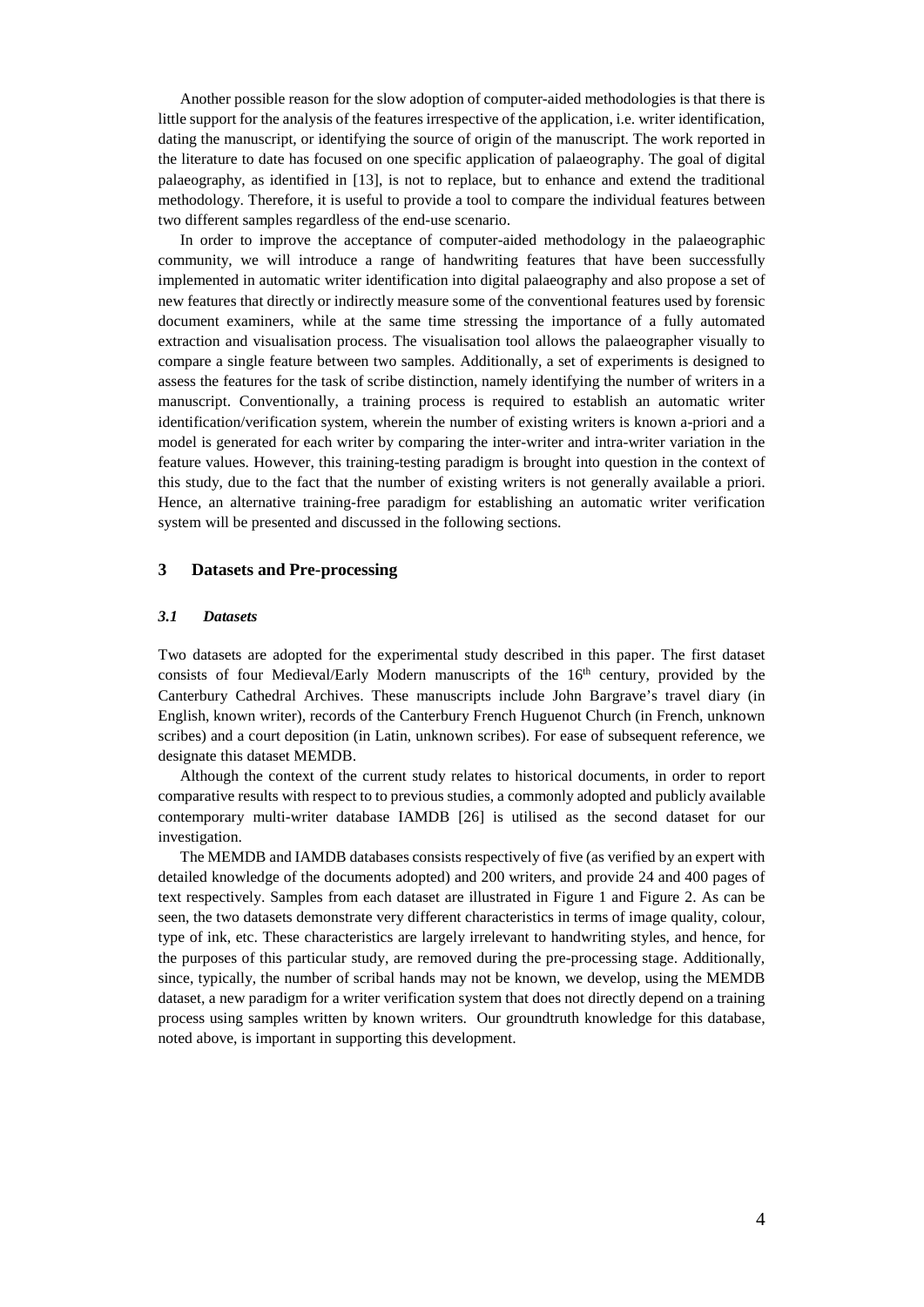<span id="page-5-0"></span> $\sim$  la c.s. momental week word all of he setermal his Jacke for thing different my things Siferestily through their ignorauses  $(b)$ 

 $(a)$ 

Figure 1: (a) Sample 1 and (b) Sample 2 from MEMDB dataset

A MOVE to the Mr. Gaithell from numering any more labour life Pear is to be made at a meeting of Labour OFT Ps tomorrow. Mr. Michael Foot las pel deva a revolution on the subject and he is to be bedud by The Will Giffith, OM P for Manduske Exchange.

 $(a)$ 

To get they may getter come left-way support , a large majnity of Labour M B are thely to town down the Tool- Grifthe resolution. The First's line with him that as habour M P. opponed the Comment Bit which bought life peace into evidence, blug should not now good forward movinees . He believes that the House of Ludo dull be abilided and that Labour should not take any ships which would appear to "prop up" an and-dated institution.

 $(b)$ 

Figure 2: (a) Sample 1 and (b) Sample 2 from IAMDB dataset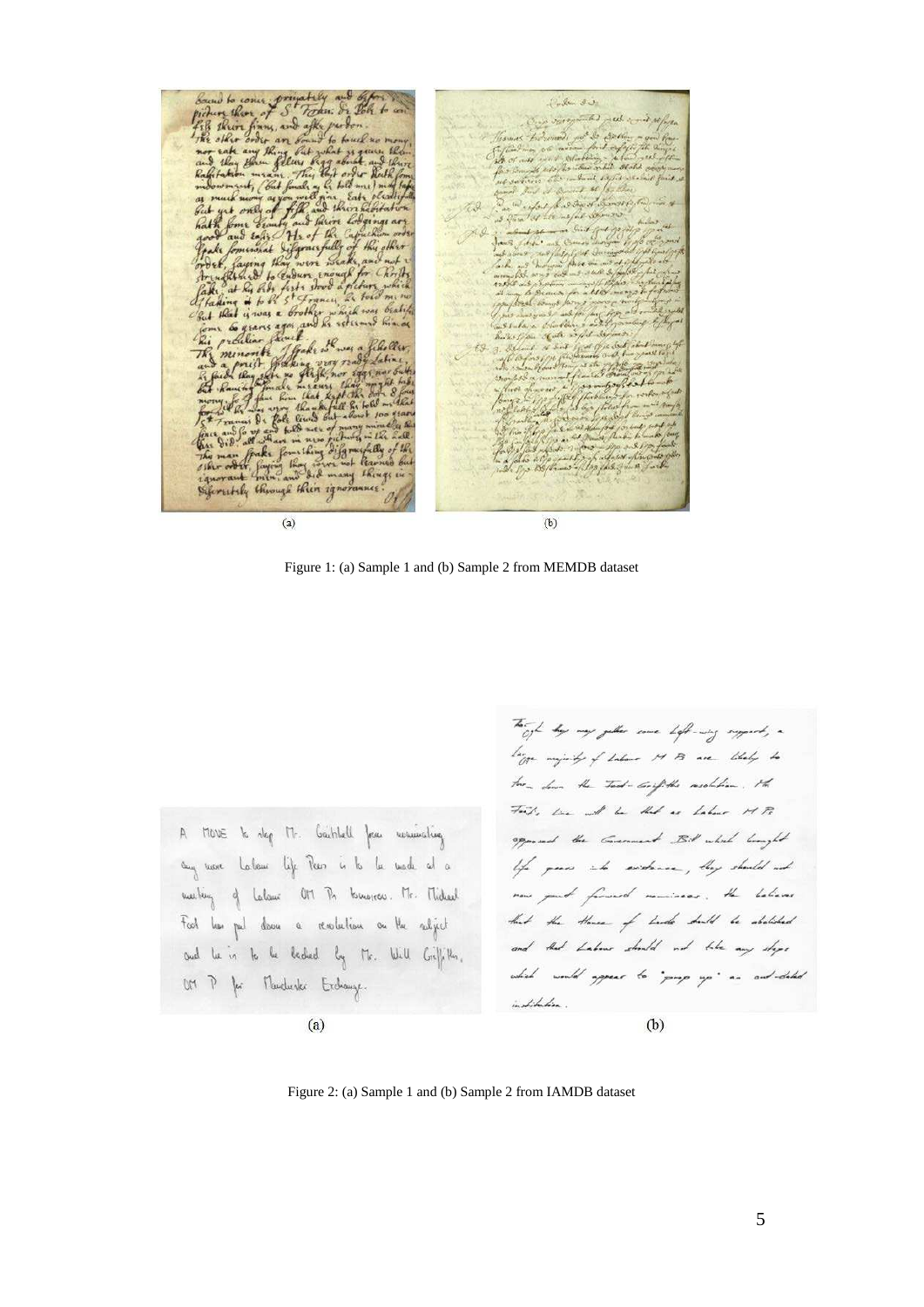#### *3.2 Pre-processing*

The pre-processing stage of the manuscript images consists of three tasks: binarisation, line segmentation and directional-chain-code [\[18,](#page-20-12) [27\]](#page-21-1) extraction. The localised binarisation method described in [35] is adopted in this work for the first task. The methods for the second and third tasks will be described in more detail in this section.

#### *3.2.1 Line segmentation*

A simple Fourier Transform on the horizontal projection of ink pixels is employed in order to find the body of a text line and the gaps between text lines. The horizontal projection of ink pixels of the manuscript image in Figure 1 (a) is shown in Figure 3, where the peaks correspond to the bodies of the text line and the troughs are the likely gaps between lines. The stages of the text line segmentation are as follows;

- 1) The number of text lines are found by analysing the frequency components of the profile of the horizontal projection as the result of Fourier transformation [\[28\]](#page-21-2). Except for the zero frequency component, the frequency component with highest energy is the number of text lines, because it represents the number of times the most significant pattern repeats itself within the image. Indeed, there are 33 text lines in the manuscript image shown in Figure 1 (a).
- 2) The average height of a text line is calculated as the height of the writing block within the page divided by the number of text lines.
- 3) The local minima (the main body of text lines) and maxima (the separation between text lines) within a neighbourhood of the average height of a text line on the horizontal projection are calculated.
- 4) The page is initially segmented into lines according to the local maxima. An example text line from the MEMDB as the result of the initial segmentation is shown in Figure 4 (a) and, as can be observed, some text lines are slanted. In order to adjust the slant, the text lines are rotated to an angle at which the local maxima above and below the current text line are maximised. The result after slant adjustment is shown in [Figure 4](#page-6-0) (b).
- 5) The local minima and maxima are recalculated due to the change induced by the rotation. The local maxima above and below the text line are considered as the separations from the lines above and below. The connected components, of which the centroid is outside the boundary set by the local maxima, are considered as writing from the lines above and below, and hence are erased. The result is shown in [Figure 4](#page-6-0) (c).

<span id="page-6-0"></span>With this methodology, the bodies of text lines in our test datasets were identified with 100% accuracy. However, due to the cluttered handwriting in the MEMDB dataset, some residue of writing from the adjacent lines can be found in all of the text lines after the segmentation, which, in all likelhood would probably be a contributory factor to the degradation of overall feature performance. This method does, however, represent a generic solution to assess the number of lines thereby giving consistent application of assessment rules. This may, however, need tuning to particular manuscript cases, forming the basis for further experimentation with this method.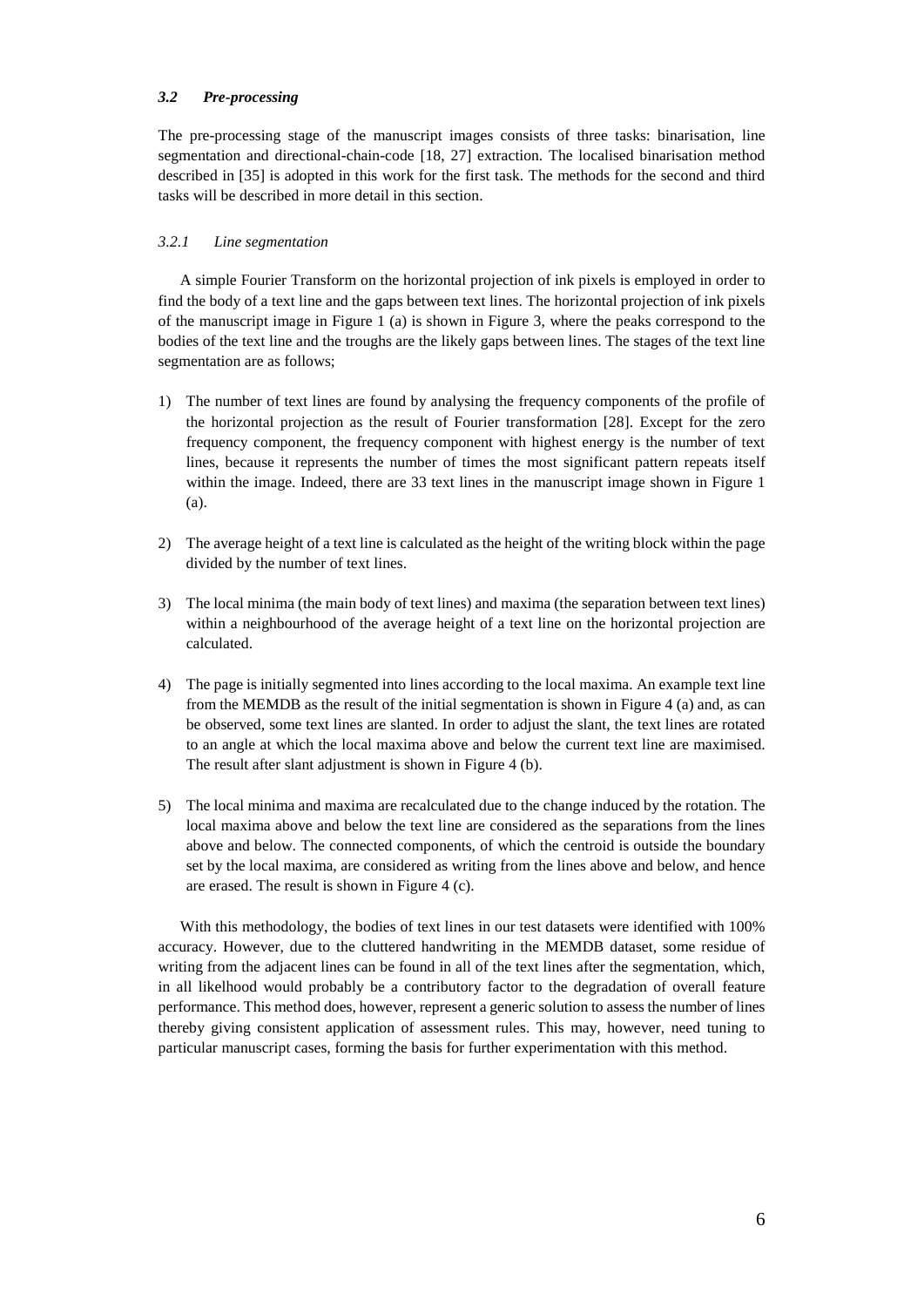

Figure 1: Horizontal projection of inky pixels

rening we tooke horfe and  $\ell$ pal  $M f X$  $\frac{27}{3}$ Montreals ho.

a) Initial segmentation

tooke horfe and  $\begin{array}{c} \n27 \\
\hline\nn-1\n\end{array}$ 

b) Text line is rotated to adjust the slant

flout 4 next morn we tooke horfe and  $|27 \cdot$ 

c) Ink from lines above and below is erased

Figure 4: Text line segmentation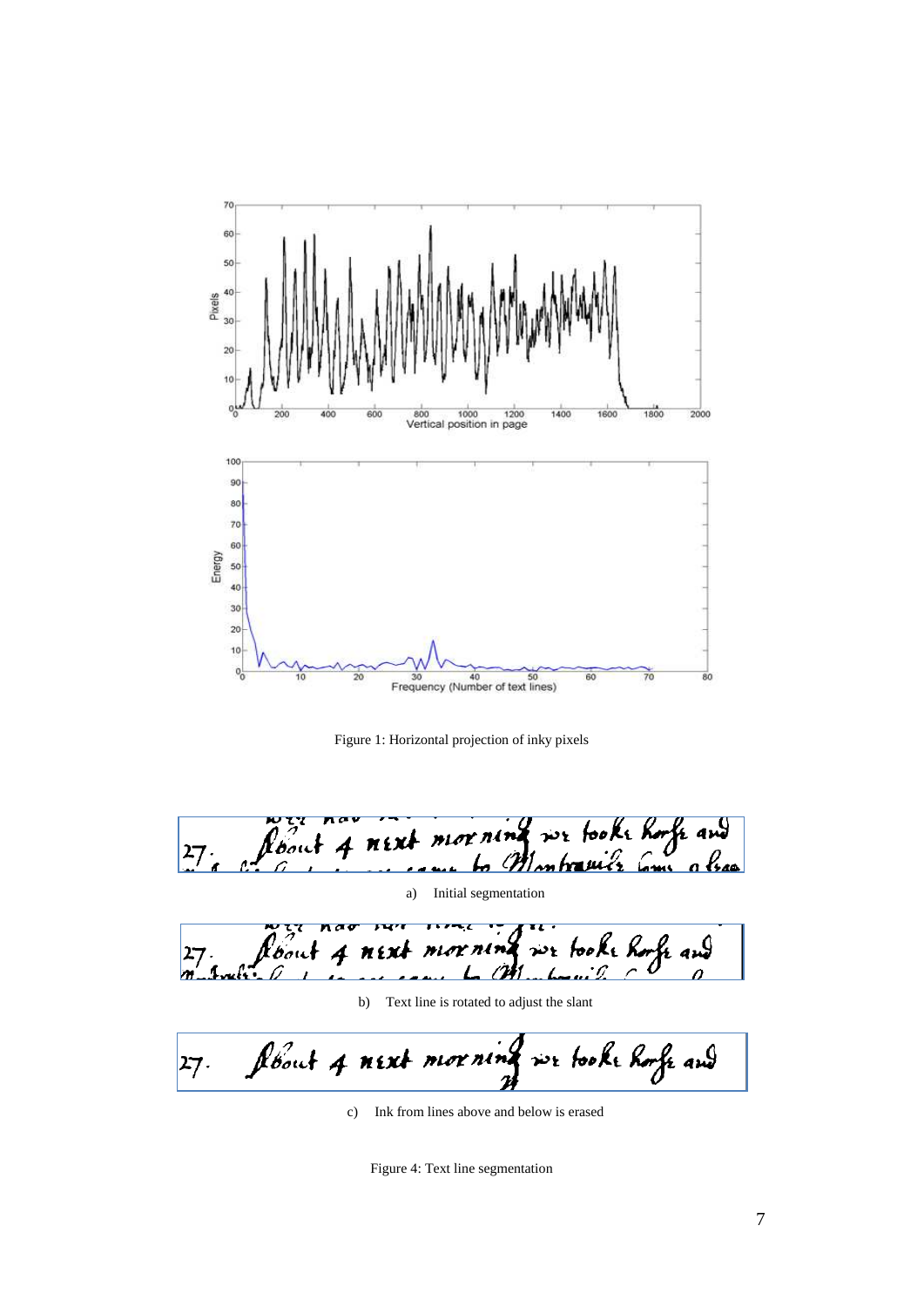#### *3.2.2 Directional-chain-code*

The Freeman directional-chain-code (DCC) has been utilised in representing the contour of handwriting for the purpose of feature extraction [\[18,](#page-20-12) [27\]](#page-21-1). The handwriting contour is initially represented as a chain of consecutive pixels. For example, a handwritten sample of the word "Duke" is shown in [Figure 5](#page-8-0) (a), and the contour of this sample in [Figure 5](#page-8-0) (b). The chain of consecutive pixels, starting from the topmost left pixel is shown in [Figure 5](#page-8-0) (c). This sub-figure shows the letter 'e' of the word "Duke" from Figures 5 (a) and (b). Angles  $\alpha$  and  $\beta$  are defined in Section 4.2.

The contents of the DCC indicate the direction between the current pixel and the subsequent pixel. In the original design, there are only eight possible values for the direction, because there are eight pixels in the immediate neighbourhood. In order to refine the range of directions, it is common to define the direction by n (n>1) consecutive pixels, i.e. denoting the *i*th pixel in the chain of consecutive pixels as  $P_i$ , the DCC is expressed by the angle between the vector starting from  $p_i$  and ending at  $p_{i+n}$  and the vector starting from  $p_i$  pointing to the right horizontally. When n=2, for example, the DCC at the 4<sup>th</sup> pixel is corresponding to  $\alpha_1$  in [Figure 5](#page-8-0) (c).

In many cases, where the categorisation of the direction is more useful than the exact value, the angle value will be replaced by a numeric code. The term "code" in DCC refers to the coding of the directions. Under the configuration  $n=2$  there are 16 possible DCC directions, signifiying the number of perimeter pixels a distance of two pixels away from a pixel location under investigation.

<span id="page-8-0"></span>It is important to note that the order of pixels in the DCC does not reflect the real writing motion because the sequence of the writing cannot be reconstructed from a 'static' image of the completed sample. From [Figure 5](#page-8-0) (c) taking the two vectors  $v<sub>l</sub>$  and  $v<sub>3</sub>$  as examples, the counter-clockwise directions in relation to a horizontal vector pointing from left to right are  $45^{\circ}$  and  $225^{\circ}$  respectively. They are, however, the left and right boundaries of the same stroke, and hence were produced at the same time. Therefore, the actual writing sequence at these two vectors must be the same. To facilitate this, pixel writing angles are all mapped to the range of  $0^\circ$  to  $180^\circ$ , i.e. from  $0^\circ$  inclusive to 180<sup>o</sup> exclusive. Therefore, the direction for  $v_3$  in this case is considered as  $225^{\circ}$  - 180<sup>o</sup> = 45<sup>o</sup>. The total number of discrete codes is also reduced by half. For instance, when n=2, there are eight unique discrete codes within the range of  $0^{\circ}$  to  $180^{\circ}$  mapped into codes 0 to 7.

#### **4 Handwriting Features**

Having defined our datasets, in this section a number of newly proposed handwriting features will be described that aim to address aspects of traditional analysis which are not yet generally implemented in digital palaeography, together with some tools to visualise the results of feature analysis.

For each feature, two samples written by different hands are chosen to demonstrate how the feature can be visualised in a comparative view with regard to the meaning of the specific feature. As expained in Section 2.4, no single feature is universally distinctive across all scribes. Some writers may show distinctive values in one feature, while another writer might be distinctive in some other features. The purpose of illustrating our features in this section is simply to demonstrate the visualisation methods. They are not used to evaluate the overall effectiveness of any particular feature at this stage. Nevertherless, the comparative view is most useful for users to visually assess the difference between two samples in terms of a single feature.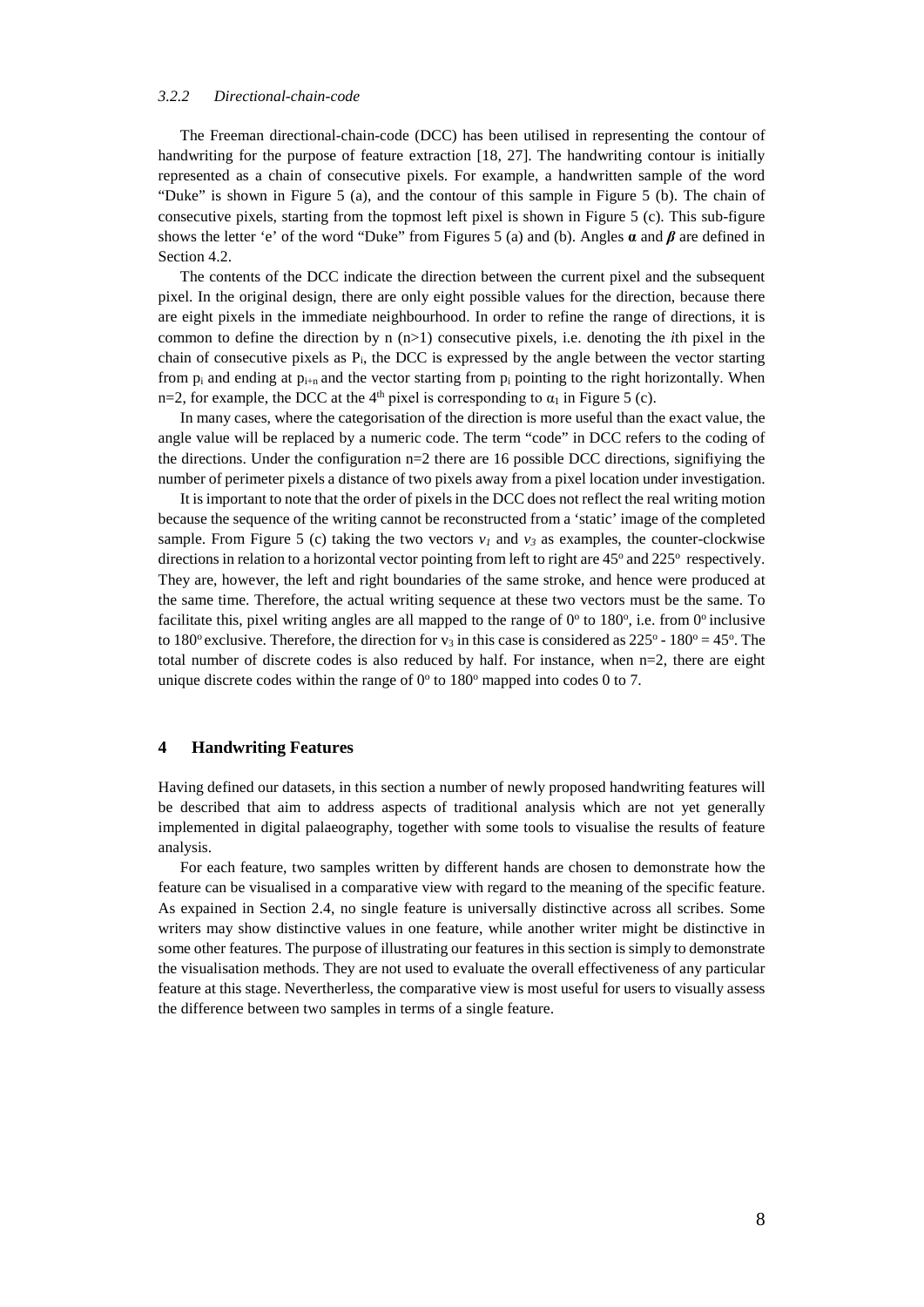

a) Word Image

b) Contour



c) DCC example

Figure 2: Handwriting features based on directional-chain-code

#### *4.1 Writing direction (***d***)*

**Definition:** The histogram of writing directions is a frequency distribution of all writing directions expressed by the DCC. It is among the features described in [\[18\]](#page-20-12), for example, for the purpose of writer identification. It is relevant to the overall slant associated with an individual writing style, i.e. the direction with the highest frequency within a writing style is likely due to the slant. Employing the same configuration as in [\[18\]](#page-20-12), the number of successive pixels in the calculation of DCC is set to 3 (i.e. n=3), resulting in 12 discrete codes ranging from 0 to 11 within the range of  $0^{\circ}$  to 180°. In other words, a histogram of writing directions, denoted by  $d$ , is represented by a vector with 12 elements.

**Visualisation:** With a small range of discrete values, the distribution of writing directions is best viewed in a histogram form. Figure 6 shows this feature extracted from four text line samples, written by two different writers, identified as 'Sample 1' and 'Sample 2'. While similar patterns are observed within the samples written by the same writer, a clear distinction is also observed between the samples written by different hands.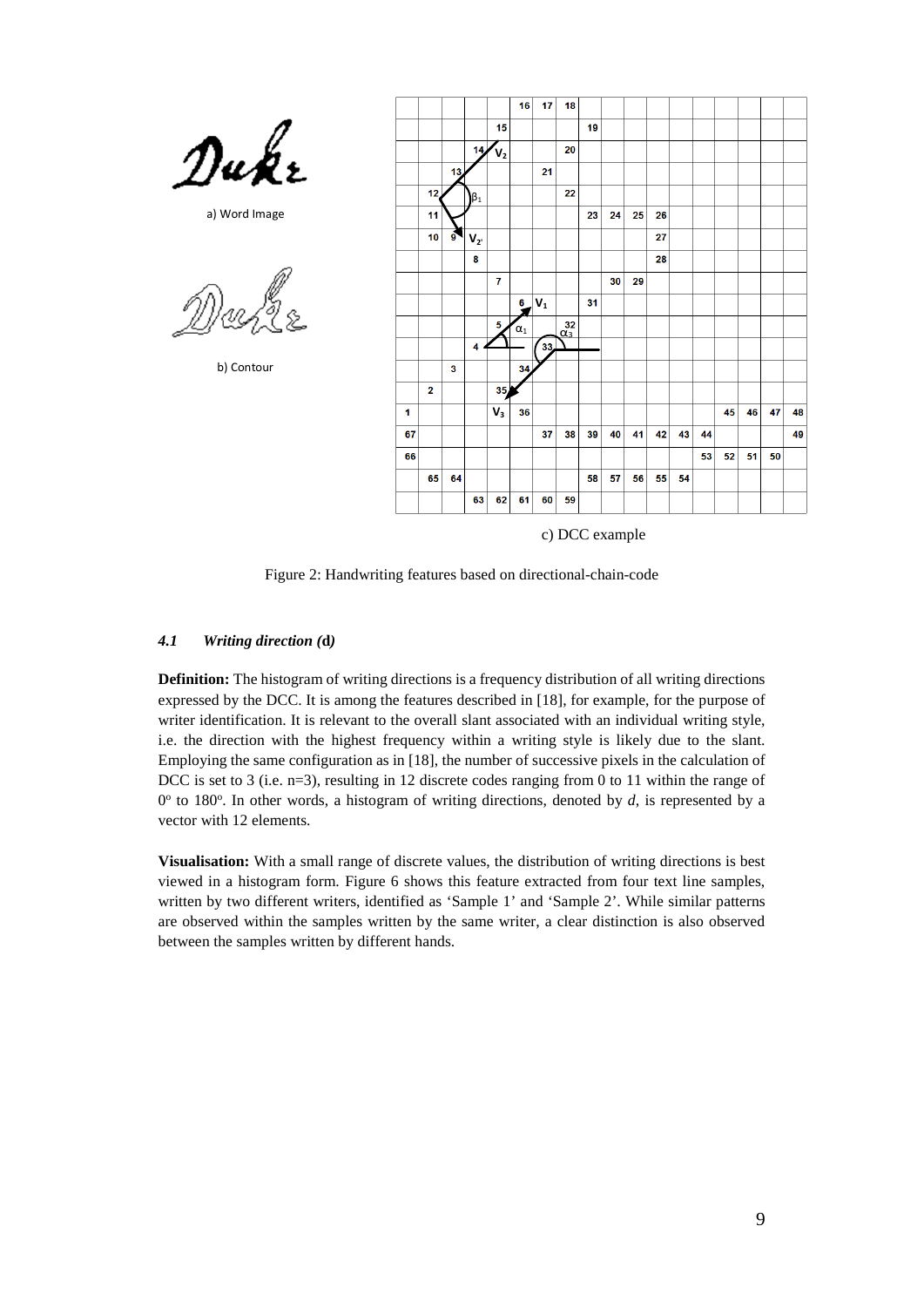

Figure 6: Writing directions

#### *4.2 Roundness of handwriting (***r***)*

**Definition:** Based on the writing directions described above, the roundness of handwriting was measured indirectly in [\[18\]](#page-20-12) by the co-occurrence of two successive directional-chain-codes. In comparison, a more intuitive measurement is proposed for the roundness in this study; namely the angle between two successive sequences of *n* pixels (in this study  $n=3$ ). For example, the roundness of writing at the 12<sup>th</sup> pixel in [Figure 5 \(](#page-8-0)c), denoted by  $\beta_l$ , is calculated as the angle between the two vectors starting from the 12<sup>th</sup> pixel and ending at a point three pixels away along the contour in opposite directions.

In order to distinguish between the concave and convex curves, the angles measuring the roundness of handwritings are assessed in the range of  $0^\circ$  to 360°. As explained in Section 4.1, when  $n=3$ , the angle values within the range of  $0^{\circ}$  to 180° are discretised to 12 unique codes, hence there are 24 discrete codes for the range of  $0^{\circ}$  to 360°. At the same time, as the roundness angle is measured by two consecutive vectors along the contour, it is impossible to result in an angle of 0°, therefore there are 23 discrete codes for the resulting roundness angles. Similar to the formulation of the writing direction histogram, the frequency distribution is implemented as a feature describing a general behaviour pattern of a single writer. Therefore, the roundness of handwriting is represented by a vector with 23 code bins.

**Visualisation:** The frequency values of the discretised roundness angles of handwriting are viewed in histograms, as shown in Figure 7. Though less distinctive than *d*, differences can be observed between the samples written by different hands.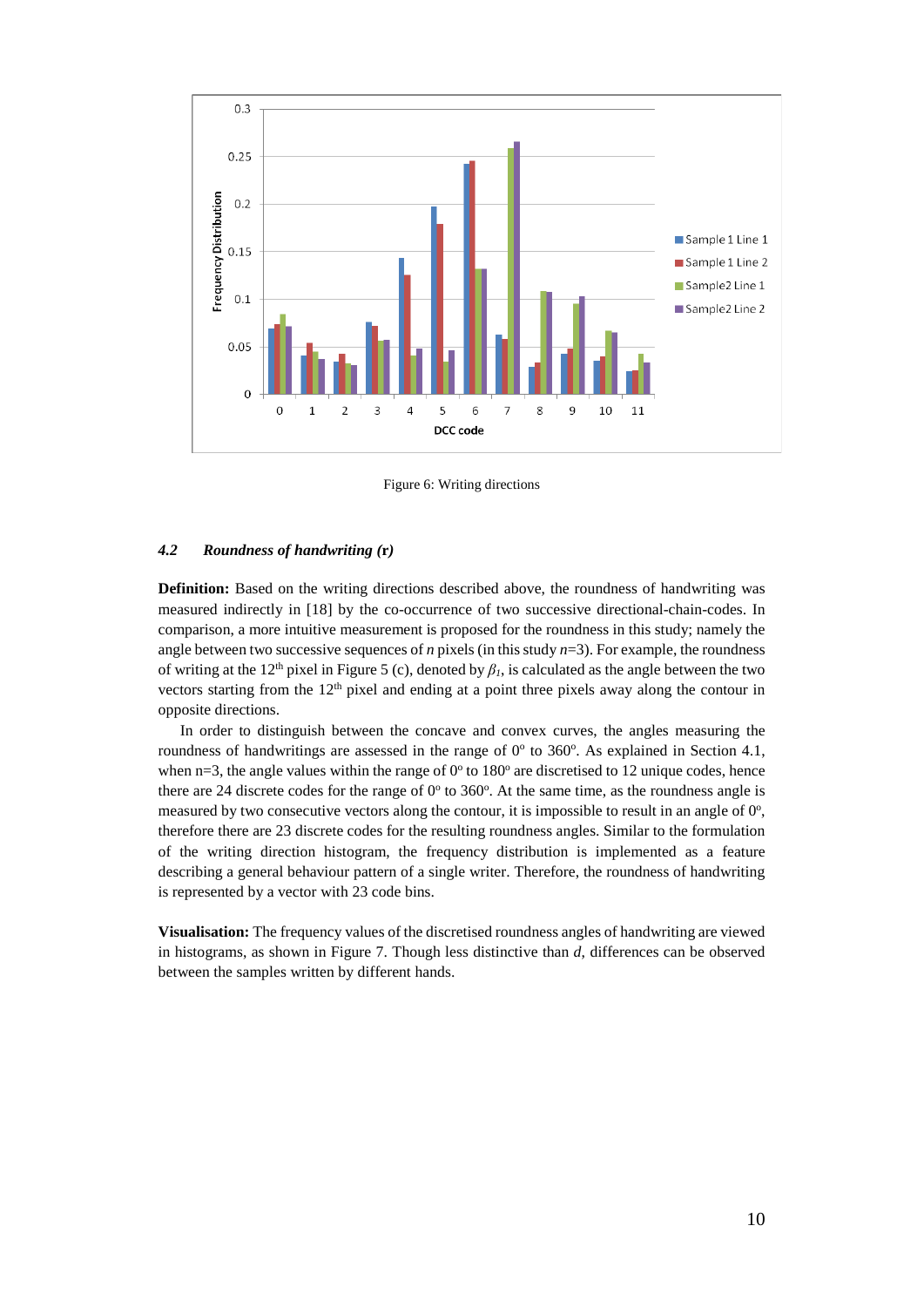<span id="page-11-0"></span>

Figure 7: Roundness of handwriting

#### <span id="page-11-1"></span>*4.3 Thickness of strokes (***w***)*

**Definition:** In addition to the type of pen being used, the thickness of strokes is indicative of the pen pressure [\[15\]](#page-20-11). Based on a binary image representation of the handwriting, the thickness of strokes can be measured by calculating the distance between the minima on the upper and lower contours in [\[25\]](#page-20-14), or by the count of the number of foreground pixels in [\[15\]](#page-20-11). While the first method may be affected by degradation in the manuscript affecting ligatures or by the lift-off and penlanding movements within a handwriting sample, the latter method is not a direct measurement of the thickness of strokes. Based on an evolution of the image dilation method adopted in [\[29\]](#page-21-3), measuring the areas of the successive dilation as an indicator of writing quality, a new method is proposed in this study to measure the thickness of strokes.

In our proposed method, the text lines are initally skeletonised. The skeletonised text lines are then subjected to a successive dilation process, where the diameter of the dilation disk increases by a minimum increment of two pixels at each iteration (i.e. the radius increases by one pixel). Taking the character "e" in the word "Duke" in [Figure 5](#page-8-0) (a) as an example, the original image along with the images at each iteration of dilation are shown i[n Table 2.](#page-11-0) The area within the original image that does not overlap with the dilated skeleton (variable *u* in [Table 2\)](#page-11-0) represents the pixels where the strokes are thicker than the diameter of the dilated skeleton. The percentage of area of a text line that is thicker than the diameter of the dilated skeleton and thiner than the diameter of the next iteration of dilation is recorded after each evolution (variable *w<sup>i</sup>* in [Table 2\)](#page-11-0). The dilation process stops when the entirety of the original text line image overlaps with the dilated skeleton, indicating that all strokes are thinner than the diameter of the dilation disk at the current step.

Hence the thickness of strokes, denoted by  $w$ , is a vector of which the length is related to the thickest stroke in the sample, and the position of the elements relates to the thickness of strokes starting from one and increasing by two. The values of the elements represent the percentage of pixels where the strokes are thicker than the thickness related to the position of the element. For example, the values for *w* extracted from four text lines written by two different writers are shown in [Table 3.](#page-11-1) Note that *w<sup>1</sup>* and *w<sup>2</sup>* are zero-padded to provide a comparative view with other samples.

**Visualisation:** A bar chart can be generated to visualise the values in [Table 3](#page-11-1) once the vectors are all adjusted to the same length. However, the small values in some elements in *w* result in very short bars that are hardly visible. Therefore, in order to maximise the visualisation effect, the values in each column in [Table 3](#page-11-1) are divided by the maximum value of that column. As a result, the bars in each group are scaled proportionally so that the longest bar reaches 100, as shown in [Figure 8](#page-12-0).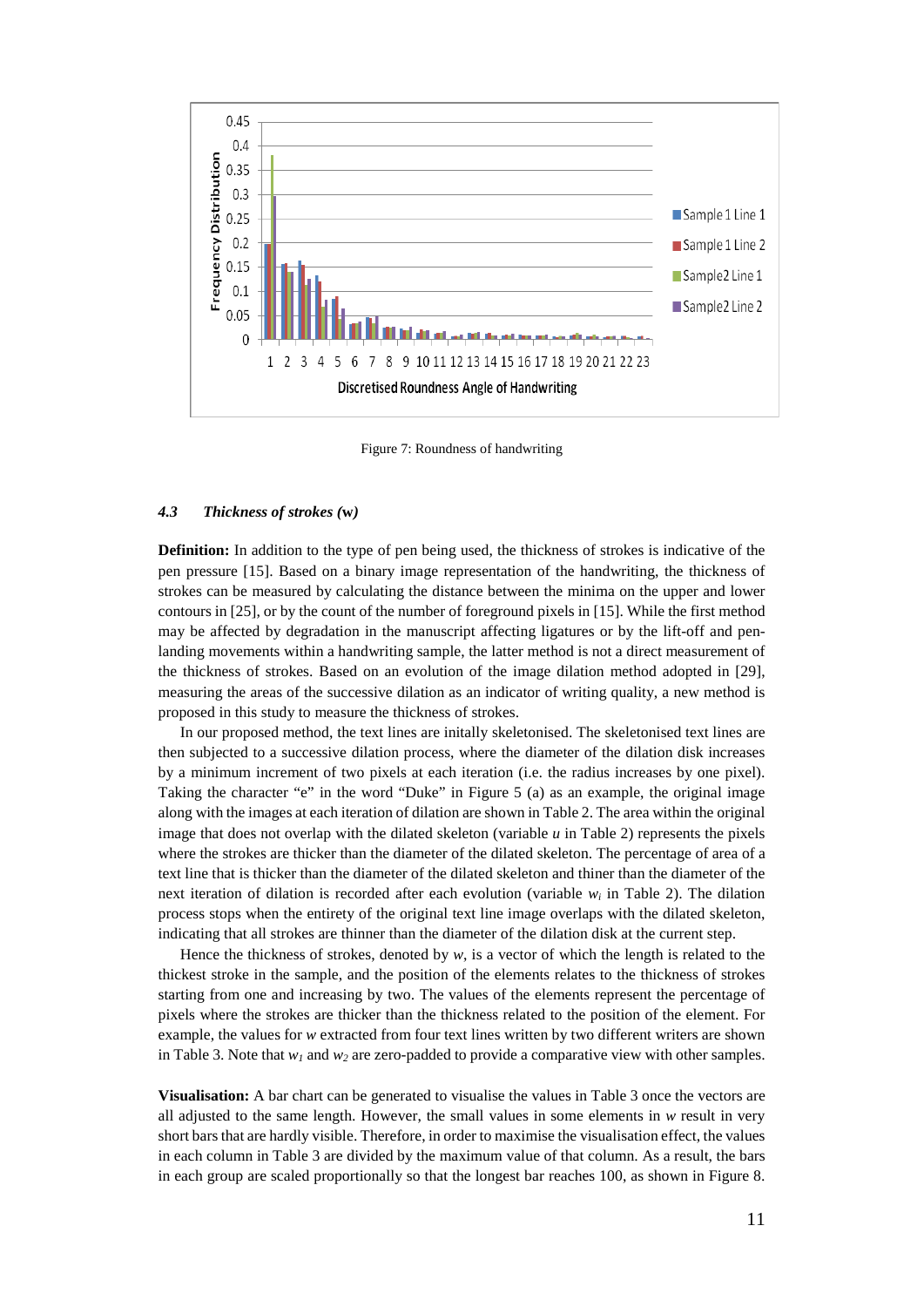Note that the purpose of the scaling process is to maximise the visual effect, and the values in *w* remain the same for all samples.

| <b>Iteration</b>          | Original | $t_1 = 1$          | $t_2 = 3$        | $t_3 = 5$      | $t_4 = 7$    | $t_5 = 9$ |
|---------------------------|----------|--------------------|------------------|----------------|--------------|-----------|
| Image                     |          |                    |                  |                | $\leftarrow$ |           |
| 0 <sup>a</sup>            | 145      | 38                 | 117              | 138            | 142          | 145       |
| $\mathbf{u}^{\mathbf{b}}$ |          | 107                | 28               |                |              |           |
| $W_i$ <sup>c</sup>        |          | $(107-28)/145=54%$ | $(28-7)/145=14%$ | $(7-3)/145=3%$ | $3/145=2%$   | $\theta$  |

Table 2: Calculation of *w –* the thickness of strokes

a) Overlapping area

b) Non-overlapping area

<span id="page-12-0"></span>c) Percentage of area where the thickness of stroke is greater than  $t_i$  but smaller than  $t_{i+1}$ 

Table 3: Thickness of strokes

a) Values of *w* calculated from four text lines

| Thickness of strokes (t)      | 1 < t < 3 | 3 < t < 5 | 5 < t < 7 | 7 < t < 9 | 9 < t < 11 | 11 < t < 13 |
|-------------------------------|-----------|-----------|-----------|-----------|------------|-------------|
| Writer 1 sample 1 $(w^{(1)})$ | 49.58     | 28.04     | 3.40      | 0.10      | 0.00       | 0.00        |
| Writer 1 sample 2 $(w^{(2)})$ | 46.95     | 30.69     | 4.61      | 0.11      | 0.00       | 0.00        |
| Writer 2 sample $1(w^{(3)})$  | 42.10     | 31.71     | 9.54      | 1.60      | 0.17       | 0.02        |
| Writer 2 sample 2 $(w^{(4)})$ | 42.20     | 31.99     | 8.91      | 1.69      | 0.24       | 0.02        |

b) Values of *w* converted column-wise as the percentage of the maximum value within column

<span id="page-12-1"></span>

| Thickness of strokes (t)      | 1 < t < 3 | 3 < t < 5 | 5 < t < 7 | 7 < t < 9 | 9 < t < 11 | 11 < t < 13 |
|-------------------------------|-----------|-----------|-----------|-----------|------------|-------------|
| Writer 1 sample 1 $(w^{(1)})$ | 100.00    | 87.65     | 35.61     | 5.73      | 0.00       | 0.00        |
| Writer 1 sample 2 $(w^{(2)})$ | 94.69     | 95.92     | 48.31     | 6.42      | 0.00       | 0.00        |
| Writer 2 sample 1 $(w^{(3)})$ | 84.91     | 99.11     | 100.00    | 94.47     | 71.65      | 98.89       |
| Writer 2 sample 2 $(w^{(4)})$ | 85.11     | 100.00    | 93.36     | 100.00    | 100.00     | 100.00      |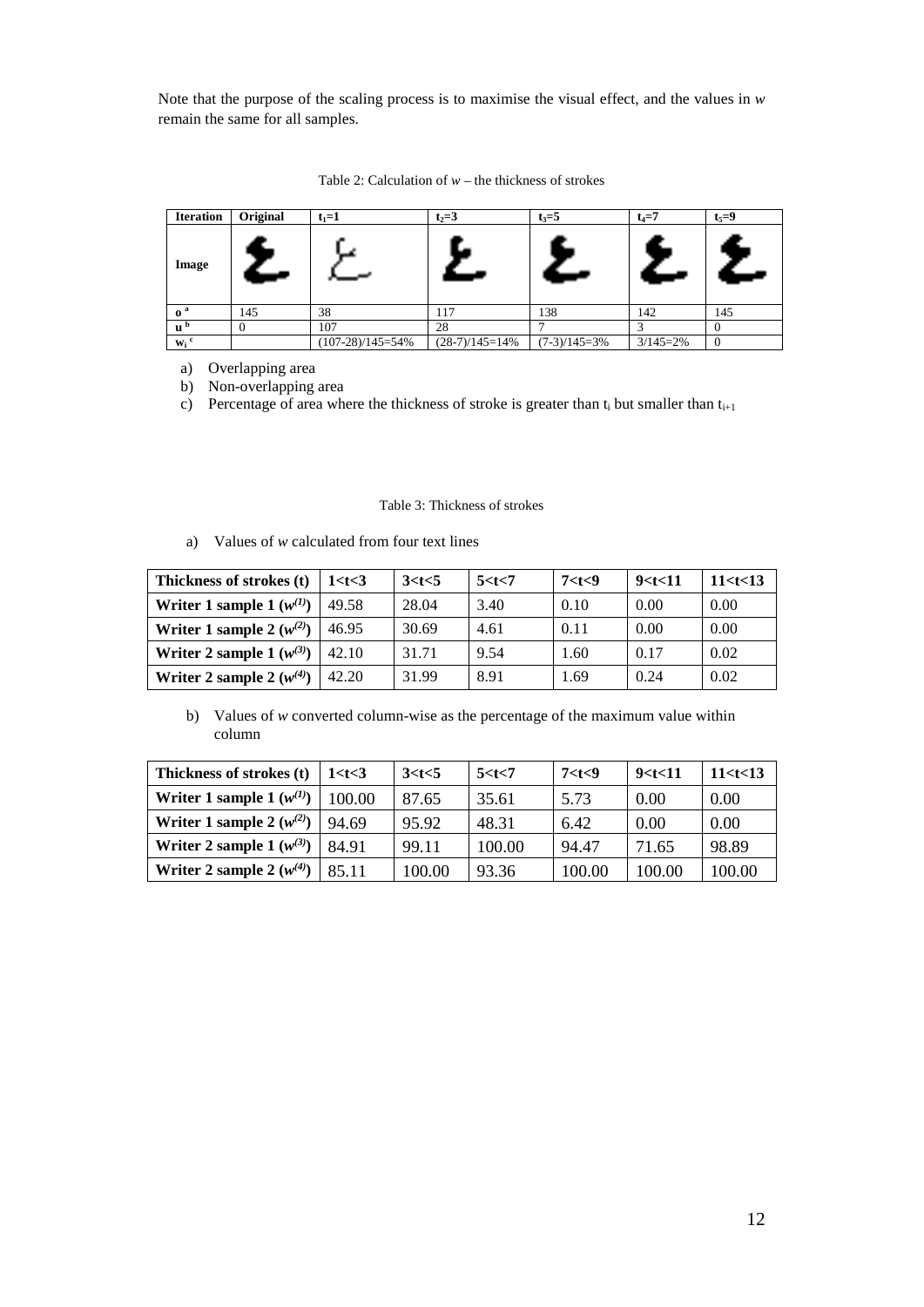<span id="page-13-0"></span>

Figure 8: Thickness of strokes

#### *4.4 Word proportions (***p***)*

**Definition:** The word proportions, or proportions of letters, have been recognised as a distinctive feature of writing styles. In traditional palaeography or forensic document analysis, the proportions of individual letters are examined, i.e. the proportion of the ascender in the letter 'b', the descender in the letter 'g', etc. Since the automation of the process is a primary objective in our study, word proportions are averaged for all letters from the line proportions with regard to the upper partition (containing ascenders), main body and lower partition (containing descenders) as shown in Figure 9.

Figure 9: Separation of three line partitions: upper, main body, and lower partitions

<span id="page-13-1"></span>The local extrema of the upper and lower contours of a text line are first of all extracted. Using a Fuzzy Clustering Metric (FCM) [\[30\]](#page-21-4) algorithm, the local extrema are classified into three groups corresponding to the three partitions identified above. In order to be able to detect missing partitions, typically in a short text line where there is no ascender or descender, a validity measure on the optimal number of clusters (as described in [\[31\]](#page-21-5)) is adopted to evaluate the possibility of missing upper and/or lower partitions. If, for example, the text line contains a single word "Duke", it is obvious that the lower partition is missing. The extrema extracted from the contour of this text line are illustrated by the dots in Figure 10. The validity measurement assesses not only the compactness of individual clusters, but also the distance between clusters, and results in the two clusters as indicated by the two circles in [Figure](#page-13-0) 10.

The result of separation of the three line partitions is shown in [Figure 969](#page-12-1). The proportion of each class is calculated as the height of each partition divided by the height of the text line. Therefore, the word proportions, denoted by *p*, are calculated for each text line and contain three scalar values.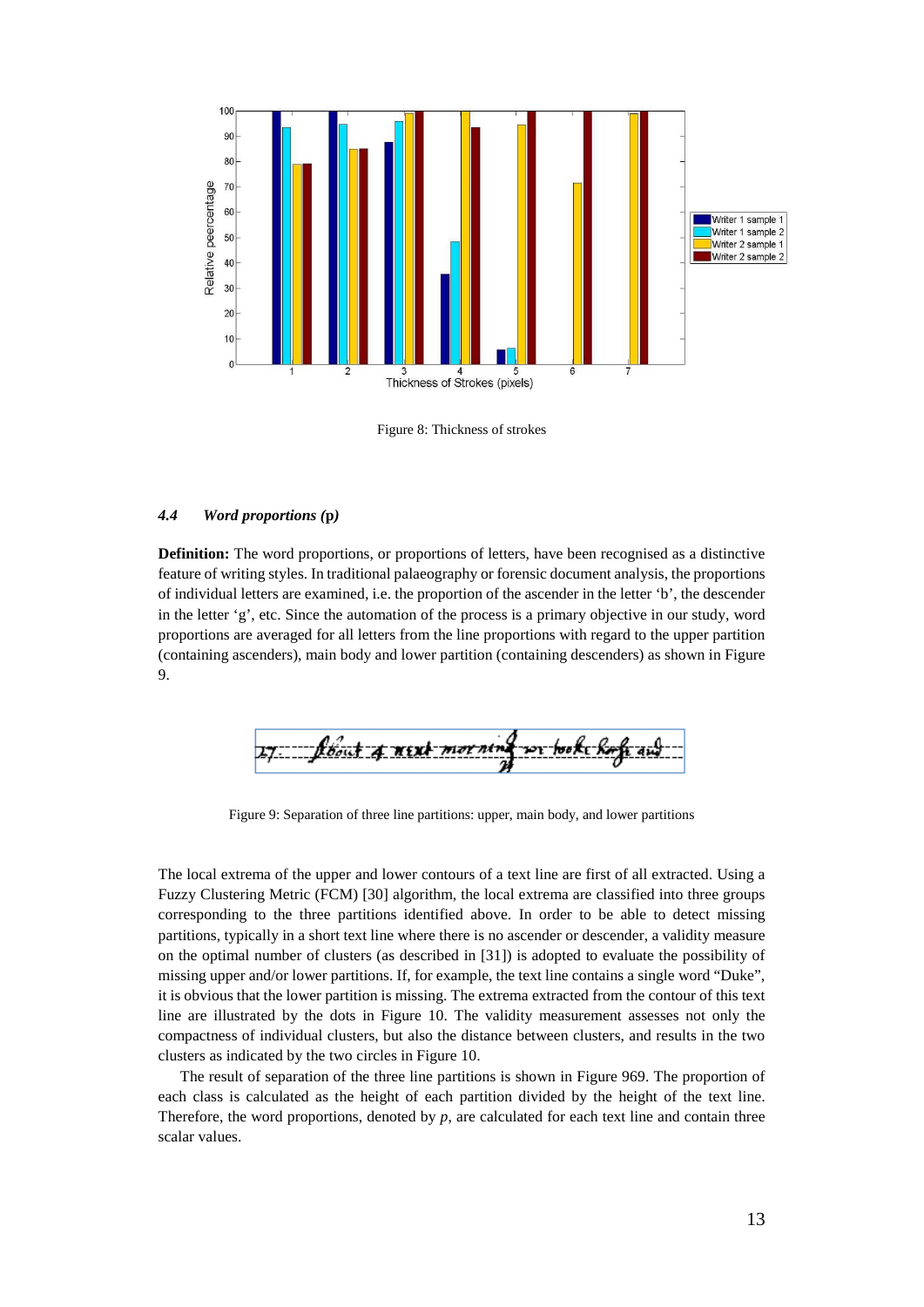

Figure 10: Clusters of extrema of a text line containing a single word "Duke"

**Visualisation:** Because the values of the line proportions sum to a value of one, one of the elements within  $p$  can be expressed linearly by the other two. Therefore, it is sufficient to visualise two of the elements contained in *p*. Viewed in a two-dimensional scatter plot, as shown in [Figure 111](#page-13-1), except for a few outliers, most of the values extracted from the samples written by the same hand form a cluster.



Figure 11: Word Proportions

#### *4.5 Character and word spacing (***sc, sw***)*

**Definition:** Without explicit word and character segmentation, character and word spacing are estimated from the horizontal distances between two ink-traces within the main body of the text line. Intuitively, a horizontal scan line is placed across a text line, and is slid vertically through the main body of the text line. Taking the text line in Figure 9 as an example, the horizontal scan line will be placed between the two dashed lines indicating the boundary of the main body of the text line. Along the scan line, the widths of all continuous white spaces along the scan line are recorded, including, for example, the white space inside the "o" in the word "About", between "n" and "e" in the word "next", as well as the space between words.

It is anticipated that widths shorter than average correspond to the space within individual characters or between characters within a word, and longer ones to the space between words. Therefore, the widths are taken as inputs to a *k*-means clustering algorithm  $(k=2)$  to distinguish between the word spacing and inter- or intra- character spacing within words. To better describe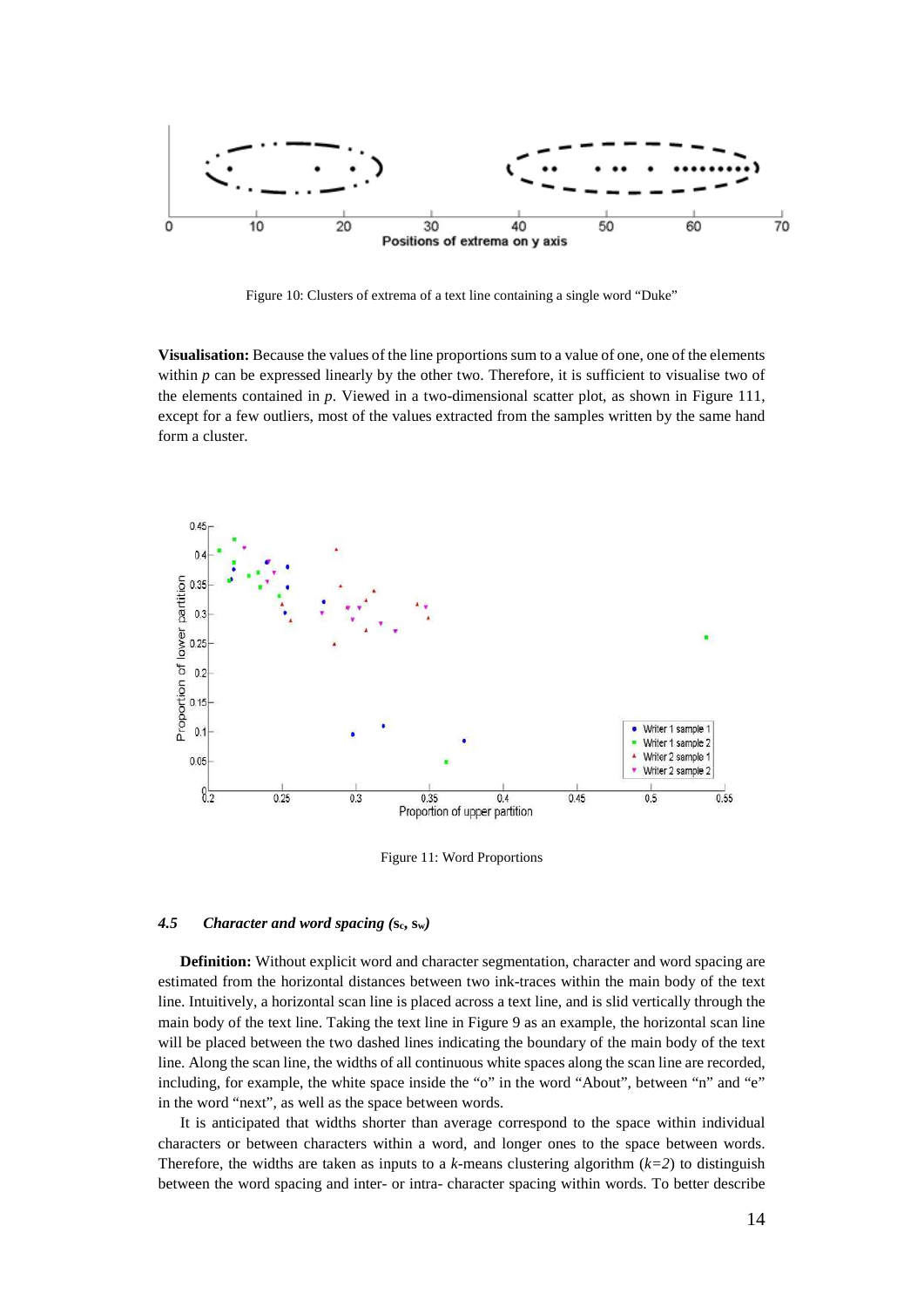the range of values within each class, the following percentiles are chosen to express character and word spacing: 5<sup>th</sup>, 10<sup>th</sup>, 25<sup>th</sup>, 50<sup>th</sup>, 75<sup>th</sup>, 90<sup>th</sup>, and 95<sup>th</sup>. Therefore, the character and word spacing, denoted by  $s_c$  and  $s_w$  respectively, are formulated as a vector with seven elements.

**Visualisation:** An empirical cumulative frequency distribution function (ECDF) is suitable to describe any type of distribution function. In fact, the percentiles of a distribution (values in *s<sup>c</sup>* and *sw*) can be observed in an ECDF. Therefore an ECDF graph is chosen to illustrate the approximation of the distribution of word and character spacing.

Figure 12 shows the word and character spacing extracted from four samples written by two writers. The values in  $s_c$  for each sample correspond to the x-coordinates of the ECDF when xcoordinates take the value of 0.05 (the  $5<sup>th</sup>$  percentile), 0.1 (the  $10<sup>th</sup>$  percentile), and so on. It can be observed from Figure 12 that there is a notable distinction between samples written by different writers both in word spacing and in character spacing.



Figure 12: Character and word spacing (in pixels)

#### *4.6 Line spacing (***sl***)*

**Definition:** A direct outcome from the line segmentation as described in Section [3.2](#page-5-0) is the local maxima that are classified as the main body of text lines. The vertical distances between these local maxima are measured as the line space, denoted by  $s_l$ . The feature  $s_l$  is extracted from a page or a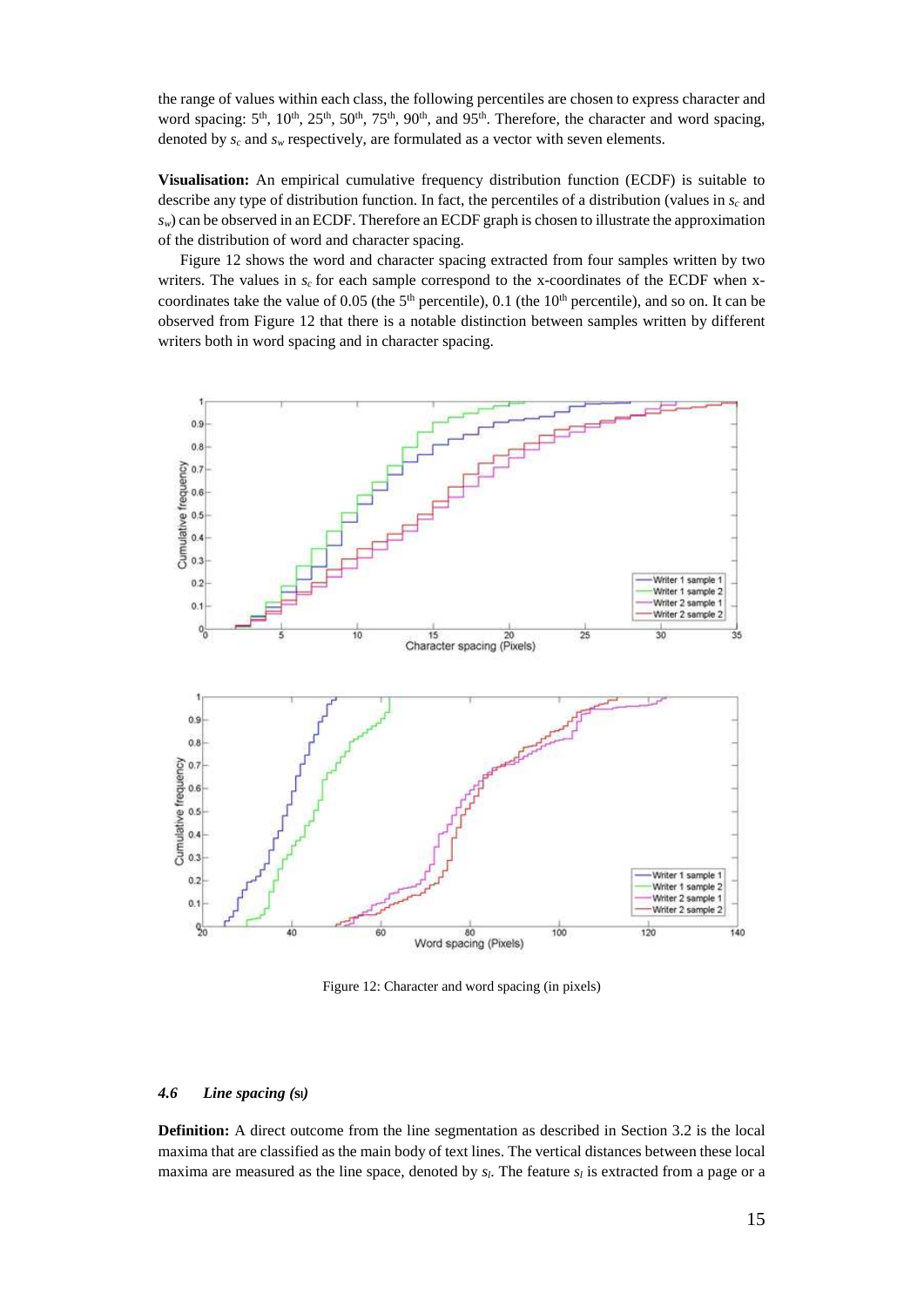region containing multiple text lines, resulting in a vector of scalar values. The length of  $s_i$  is not consistent between different samples because it is equal to the total number of text lines minus one.

**Visualisation:** An ECDF is suitable to visualise the similarities in line spacing between samples. However, when there are only a few lines available for the analysis, the ECDF shows significant step effects. Assuming that there is some consistency in the line spacing within each writing style, the values of  $s_l$  should follow a normal distribution. Therefore, a theoretical cumulative distribution function (TCDF) can be estimated based on the parameters of a normal distribution calculated from the values of *sl*, as shown in Figure 13.



Figure 13: Line spacing

#### *4.7 Connectivity (***c, o***)*

**Definition:** The average number of interior and exterior contours [\[15\]](#page-20-11) are indications of connectivity in cursive handwriting samples. In this work, the connectivity is expressed by two features; 1) the  $5<sup>th</sup>$ ,  $10<sup>th</sup>$ ,  $25<sup>th</sup>$ ,  $50<sup>th</sup>$ ,  $75<sup>th</sup>$ ,  $90<sup>th</sup>$ , and  $95<sup>th</sup>$  percentiles of the width of connected components in a text line (denoted by *c*), and 2) the ratio of the number of loops to the number of connected components in a text line (denoted by *o*). The possible range of values for *c* is unknown and the values for *o* vary within a continuous range between 0 and 1.

<span id="page-16-0"></span>**Visualisation:** Similar to the method of visualising the line spacing, in order to avoid the step effect in an ECDF graph, a TCDF is calculated using the parameters of a normal distribution estimated from the sampled values. As can be observed from Figure 14, the samples written by the same hand show more similarities than those written by a different hand.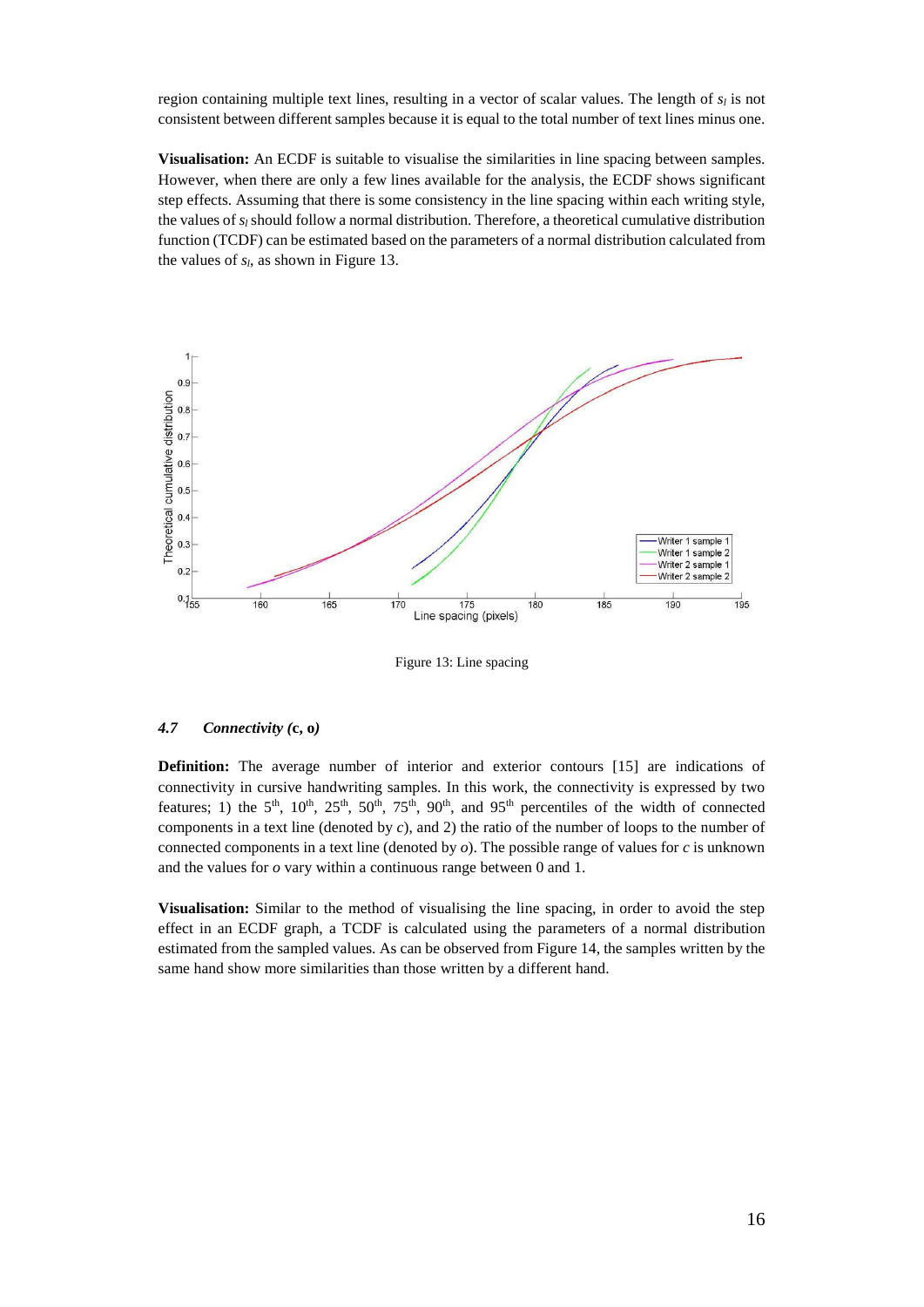

Figure 14: Connectivity

#### **5 Distinctiveness of Handwriting Features**

As noted earlier, the distinctiveness of the handwriting features will be evaluated in the context of scribal hand verification, and a new paradigm of writer verification system that does not require a training process will be introduced in this section.

#### *5.1 Methodology*

The features introduced in Section 4 are extracted from individual text lines, except line spacing (*sl*) which is extracted from two adjacent text lines. Therefore, given a page containing multiple text lines, a small set of samples are available for each feature. The size of the feature set is *n-1* for line spacing and *n* for other features, where *n* is the number of text lines in the manuscript image(s).

A probability distribution function (PDF) can be estimated from the set of samples available for a single feature. It is assumed that if two sets of features are taken from handwriting samples written by the same writer, there is no significant difference between their PDFs. In other words, if two sets of feature samples show significant difference in their PDFs, the handwriting samples from which they are taken are likely to have been written by different writers.

A simple Kolmogorov-Smirnov (KS) test [\[32\]](#page-21-6) can be employed to test the equality of onedimensional PDFs, which applies to features expressed by scalar values. However, except for the two features representing the connectivity of a text line, which are expressed by scalar values, the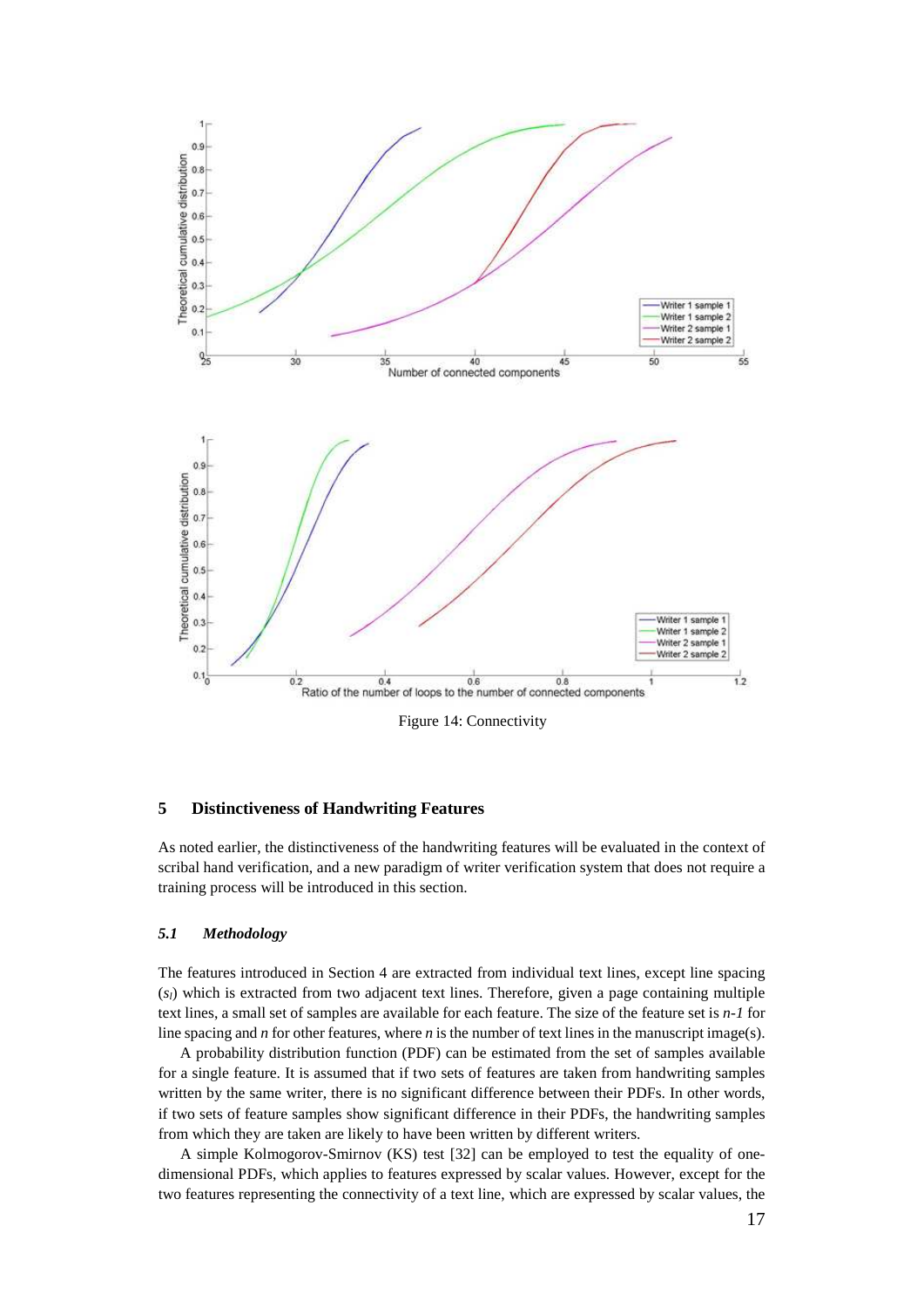features are all represented by vectors. In statistics, adapting the KS test to assess the equality of multidimensional PDFs is still a challenging task [\[33\]](#page-21-7). Several methods have been proposed, but they are computationally expensive. For a set of *n* samples, the computational complexity is at least at the order of  $n^2$  [\[33\]](#page-21-7). Therefore, a method is proposed to convert the multidimensional feature space into a one-dimensional representation.

A number of techniques are available for the purpose of projecting a high dimensional dataset to a low dimensional space [\[34\]](#page-21-8). Several methods, including Isomap, Metric Multidimensional Scaling, and Maximum Variance Unfolding share the same underlying principle: preserving the pair-wise distances of the data samples [\[34\]](#page-21-8). The same principle is adopted in this study to reduce the multidimensional feature set into a one-dimensional space.

Following scaling the range of values within each dimension to between zero and one, a Euclidean distance metric is used to calculate the distance between a pair of feature samples. Regardless of the number of dimensions of the feature, for a set of *n* feature samples, the result of dimensionality reduction is a set of  $C_n^2$  scalar values, and hence the KS-test is suitable for testing the equality of the PDFs of the dimensionally reduced feature sets.

When comparing the similarities between two sets of vector-based feature samples, not only the pair-wise distances within each feature set are calculated but also those cross feature sets. Let us denote the two feature sets as  $s_I = \{f_{I,I} \ldots f_{Im}\}\$  and  $s_2 = \{f_{2I} \ldots f_{2n}\}\$ , where *m* and *n* represent the number of feature samples in each set respectively. The result of the dimensionality reduction conducted on  $s_1$  and  $s_2$  can be expressed by three sets of scalar values  $d_{11}$ ,  $d_{22}$ , and  $d_{12}$ , where  $d_{ii}$ represents the pair-wise distances between the features within sets *i* and *j*.

The hypothesis on the equality of the PDFs of these two feature sets can now be expressed as follows: if  $s<sub>l</sub>$  and  $s<sub>2</sub>$  are taken from handwriting samples written by the same writer, there is no significant difference between the PDFs of  $d_{11}$  and  $d_{12}$  or between  $d_{22}$  and  $d_{12}$ . The overall hypothesis can be decomposed to two sub-hypotheses, both tested by the KS-test. The overall hypothesis is accepted only when both sub-hypotheses are accepted, and rejected when any one of the sub-hypotheses is rejected.

#### *5.2 Experiment and performance evaluation*

In the context of this study, each manuscript page constitutes a handwriting sample. For each individual feature, the writer verification method as described in Section [5.1](#page-16-0) is employed to evaluate the equality of the sets of values extracted from any two samples. Therefore, for the handwriting samples within the MEMDB dataset, the total number of trials is 276. Future studies may be carried out to explore the relationship between the performance of the method using a smaller sample size. The current experiment is carried out using each dataset separately. Moreover, in order to evaluate the scalability of the method on assessing the distinctiveness of the handwriting features, the experiment is repeated on the subset of the IAMDB datasset. Also, for the purpose of providing a comparison of the performance between the two datasets with respect to problem scale, the size of the subset of IAMDB dataset is formed to contain the same number of writers as in MEMDB datasset. The subset is hence named as IAMDB-5 dataset, and the full dataset is referred to as IAMDB-200 dataset.

Similar to the situation with a conventional writer verification system, the acceptance rate (FAR) and the false rejection rate (FRR) can be adopted as the performance evaluation metrics, as shown in Eq. (1) and Eq. (2) respectively. In statistical trials, FRR is equivalent to type I error rate, and FAR to type II error rate. The evaluation relates to the hypothesis that two samples are written by the same writer. Type I error or FRR increases if the hypothesis is true but is rejected incorrectly. Similarly, type II error or FAR increases if the hypothesis is false but accepted incorrectly.

| $FAR$ = number of times the hypothesis is false and accepted / | (1)    |
|----------------------------------------------------------------|--------|
| number of trials when the hypothesis is false                  |        |
| $FRR$ = number of times the hypothesis is true and rejected /  |        |
|                                                                | $\sim$ |

number of trials when the hypothesis is true

(2)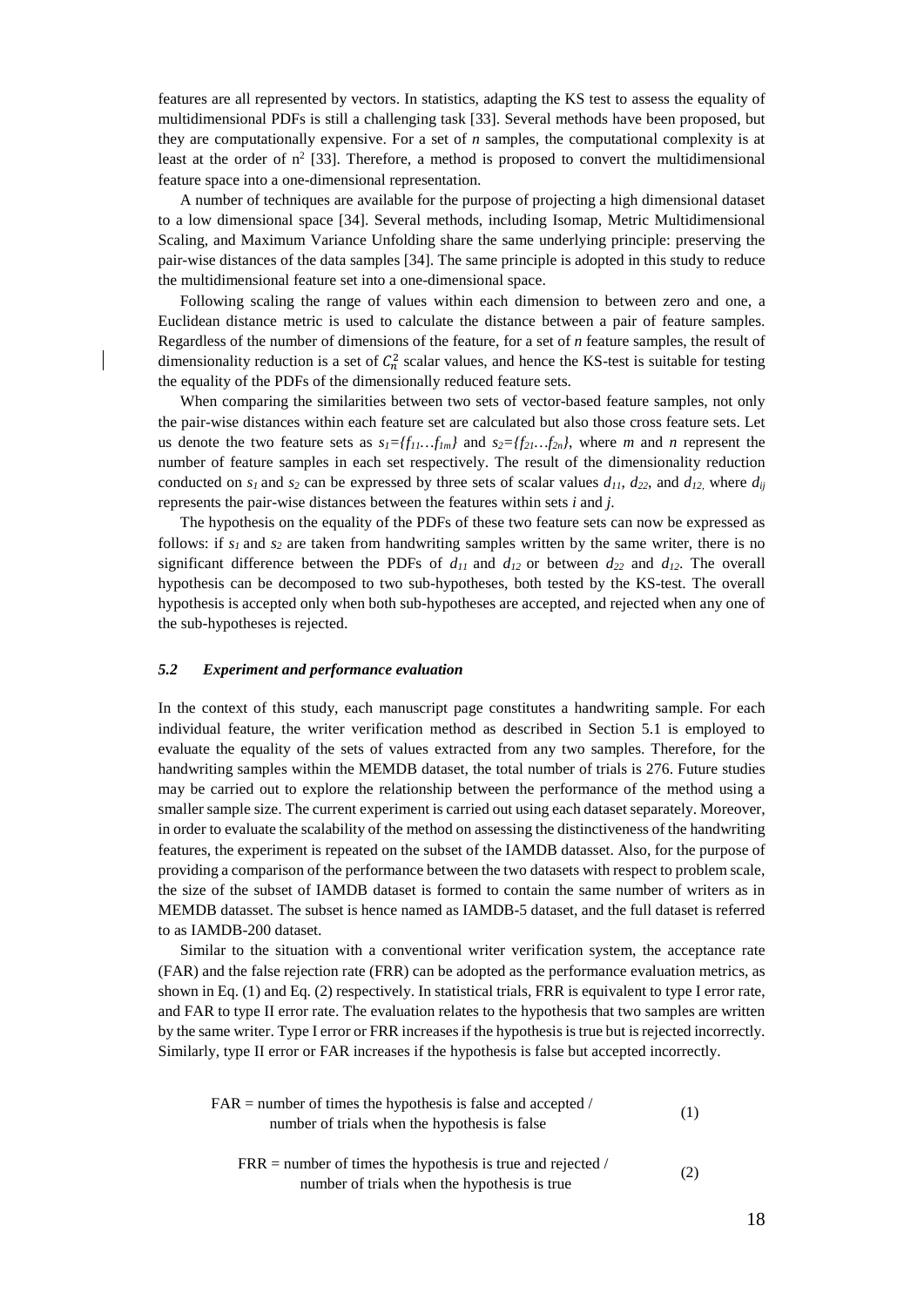<span id="page-19-0"></span>In relation to the FAR and FRR, two metrics giving a more intuitive interpretation of the feature performance are proposed in this paper: *inter-writer distinction* (*D*), and *intra-writer repeatability* (*R*). The inter-writer distinction measures how distinctive a feature is between handwriting samples produced by different writers, and it increases when the hypothesis is false and is rejected correctly. Conversely, the intra-writer repeatability assesses whether a feature is repeatable within the handwriting samples produced by a single writer, and the value increases when the hypothesis is accepted correctly. From the description above, the relations between FAR, FRR and *D* and *R* can be expressed as follows:

$$
D = I - FAR \tag{3}
$$

$$
R = 1 - FRR \tag{4}
$$

A third metric – the verification rate  $(V)$  – is introduced to assess the overall performance by averaging *D* and *R*. *V* can be expressed by *D* and *R* or by *FAR* and *FRR* as follows:

$$
V = ((D+R)/2) = 1 - ((FAR + FRR)/2)
$$
\n(5)

#### *5.3 Results and discussion*

The results obtained from the experiments on both datasets are shown in [Table 4.](#page-19-0) The first observation is in relation to the first two features, which were introduced in [\[18\]](#page-20-12). The  $\alpha$  in this study is a direct implementation of the same feature in [\[18\]](#page-20-12), and the extraction of *r* is based on the writing directions of two adjacent sequence of pixels. The reported performance of  $\alpha$  in writer verification in [\[18\]](#page-20-12) based on the IAMDB dataset is an *EER* (equal error rate) of 7.1% or 92.9% in terms of correct verification rate. In our study, when tested on IAMDB-200, *V* is 89%. The two features *d* and *r* show the best performance within the modern dataset, and therefore confirming the findings in [\[18\]](#page-20-12).

The second observation from the obtained results in [Table 4](#page-19-0) is with regard to the scalability of the method employed in scribal hand verification in our study. In comparison with the test on the subset of IAMDB, the decline in performance is less than 2%. Therefore, it can be concluded that, first of all, the performance of the features are consistent when the size of the dataset scales up.

Looking at the performance of individual features when tested using the full IAMDB dataset, we find that seven features: *d, r, w, p, s<sub><i>w*</sub></sub>, c, and *o*, show good performance  $(D, R, V > 50\%)$  while the other two features:  $s_c$  and  $s_b$  show poor performance. The same phenomenon is observed when tested using the subset of IAMDB, i.e. IAMDB-5.

On the other hand, when reviewing the results obtained using the MEMDB dataset, a general decline in the performance can be observed in most of the features. However, a more interesting finding is that the two features associated with the worst performance in IAMDB:  $s_c$  and  $s_l$  are among the top three features showing the best performance in MEMDB. Also, the two features showing the best performance when tested on IAMDB, *d* and *r*, are among the less effective features when tested on IAMDB.

The last observation suggests that the handwriting features similar to those adopted in automatic writer identification/verification system described in [\[18\]](#page-20-12), namely *d* and *r*, are less beneficial when applied to historical manuscripts. In comparison, the features proposed in this study are closer to the metrics adopted in conventional palaeography analysis. Therefore, the observation further indicates the importance of learning from the established metrics in the analysis of historical manuscripts.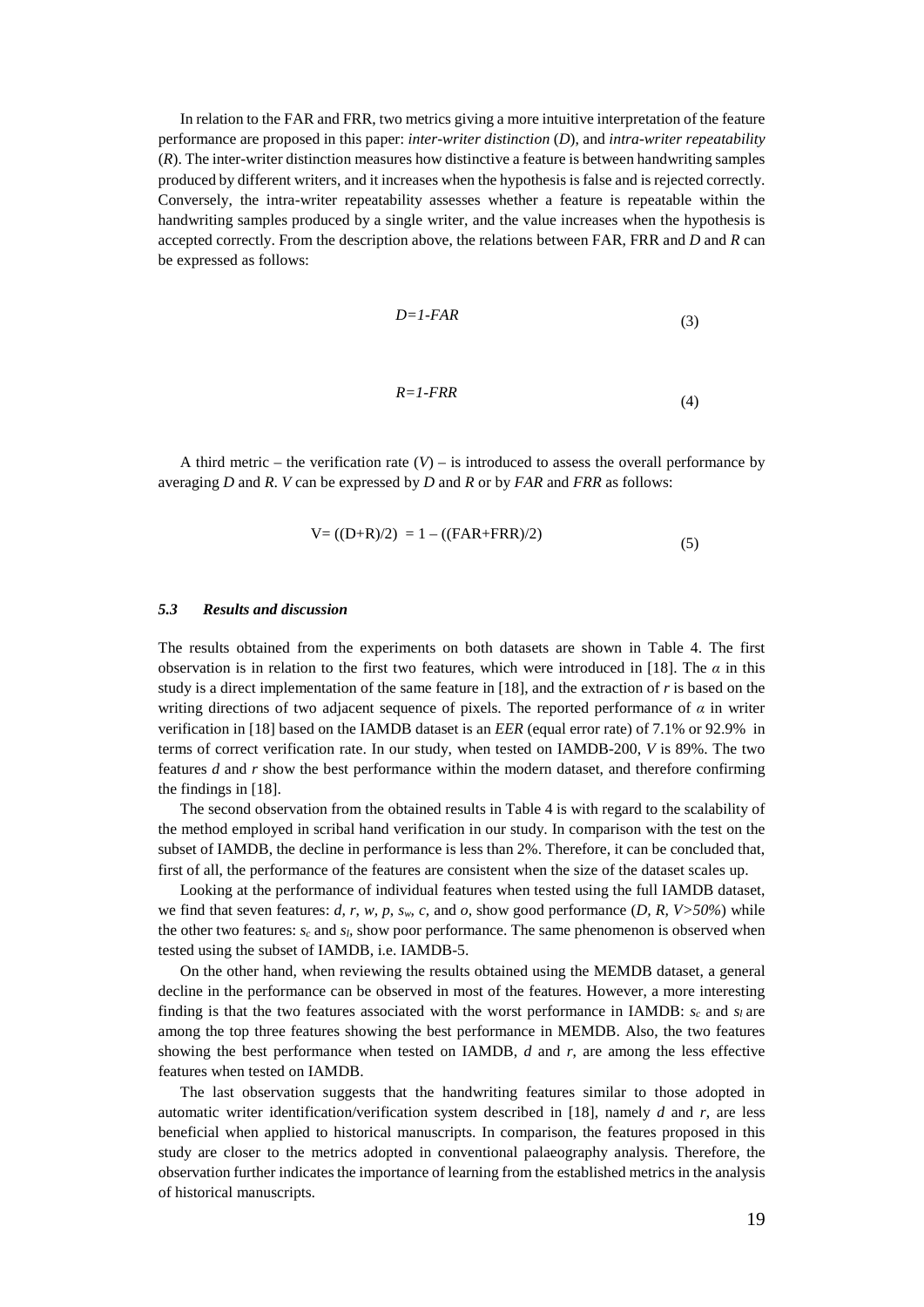<span id="page-20-7"></span><span id="page-20-2"></span><span id="page-20-1"></span><span id="page-20-0"></span>

| <b>Feature</b>   | <b>IAMDB-5</b> |       |       | <b>IAMDB-200</b> |       |       | <b>MEMDB</b> |         |              |
|------------------|----------------|-------|-------|------------------|-------|-------|--------------|---------|--------------|
|                  | D              | R     | V     | D                | R     | V     | D            | R       | $\mathbf{V}$ |
| d                | 98.3%          | 81.8% | 90.0% | 97.8%            | 80.1% | 89.0% | 85.1%        | 52.1%   | 68.6%        |
| r                | 96.9%          | 82.1% | 89.5% | 95.5%            | 81.5% | 88.5% | 94.3%        | 35.4%   | 64.9%        |
| w                | 63.8%          | 88.8% | 76.3% | 60.2%            | 88.9% | 74.6% | 53.5%        | 95.8%   | 74.7%        |
| $\boldsymbol{p}$ | 64.1%          | 80.8% | 72.5% | 58.8%            | 84.7% | 71.8% | 63.6%        | 66.7%   | 65.1%        |
| $S_c$            | 18.2%          | 100%  | 59.1% | 18.0%            | 100%  | 59.0% | 51.3%        | 97.9%   | 74.6%        |
| $S_w$            | 67.0%          | 78.3% | 72.6% | 61.4%            | 82.2% | 71.8% | 69.7%        | 60.4%   | 65.1%        |
| S1               | 3.3%           | 99.8% | 51.5% | 3.8%             | 99.1% | 51.4% | 80.7%        | 77.1%   | 78.9%        |
| $\mathcal C$     | 75.7%          | 95.1% | 85.4% | 71.2%            | 96.7% | 84.0% | 77.6%        | 81.3%   | 79.4%        |
| 0                | 61.8%          | 91.1% | 76.4% | 61.8%            | 91.1% | 76.4% | 64.0%        | 64.6.0% | 64.3%        |

Table 4: Results of writer verification

#### <span id="page-20-8"></span><span id="page-20-5"></span><span id="page-20-4"></span><span id="page-20-3"></span>**6 Conclusion and Future Research**

<span id="page-20-9"></span><span id="page-20-6"></span>This paper has introduced a novel handwriting feature extraction, visualisation and analysis system for the purpose of digital palaeographic analysis. Initially, relevant studies in three different fields have been reviewed and discussed, including traditional palaeography analysis, digital palaeography, and automatic writer identification, leading to the opportunity for a synthesis of ideas and techniques.

<span id="page-20-15"></span><span id="page-20-10"></span>Addressing the gap between traditional and digital palaeographic approachesin terms of feature extraction techniques and appropriate handwriting metrics, firstly, a fully automated process has been implemented for feature extraction and visualisation, as well as analysis. Secondly, a number of new features have been introduced that are more closely related to the established metrics typically adopted in traditional palaeography than the features commonly adopted in automatic writer identification.

<span id="page-20-11"></span>The set of features have been tested on two datasets: IAMDB which is a contemporary multiwriter handwriting database and MEMDB which contains four medieval/early modern manuscripts written by an unknown number of writers. The results of our experiments have confirmed the effectiveness of the features adopted in automatic writer identification, and at the same time showed that the new features are more revealing of the individualities of handwriting in historical manuscripts.

<span id="page-20-13"></span><span id="page-20-12"></span>Compared to previous work in digital palaeography where manual feature extraction is required or where the goal is specific to the task of automatic writer identification, the advantage of the features introduced in this study is that they can best be exploited in the implementation of a content-based image retrieval (CBIR) [\[35\]](#page-21-9) system in the context of digital archives. Future research building upon this current study can be developed to include an investigation into the image clustering problem for the purpose of accelerating a CBIR system. This may use the features introduced in this study as well as those adopted in previous work in automatic writer identification. Furthermore testing on additional datasets, the tuning of algorithms to sub-classes of documents and the multi-feature fusion of decision-making procesess may lead to improved performance.

#### **Acknowledgement**

<span id="page-20-14"></span>The authors gratefully acknowledge the EU INTERREG IVA France (Channel) – England Programme and the Canterbury Cathedral Archives for their support of this work. They also thank Dr Catherine Richardson for information provided on the documents comprising the MEMDB database.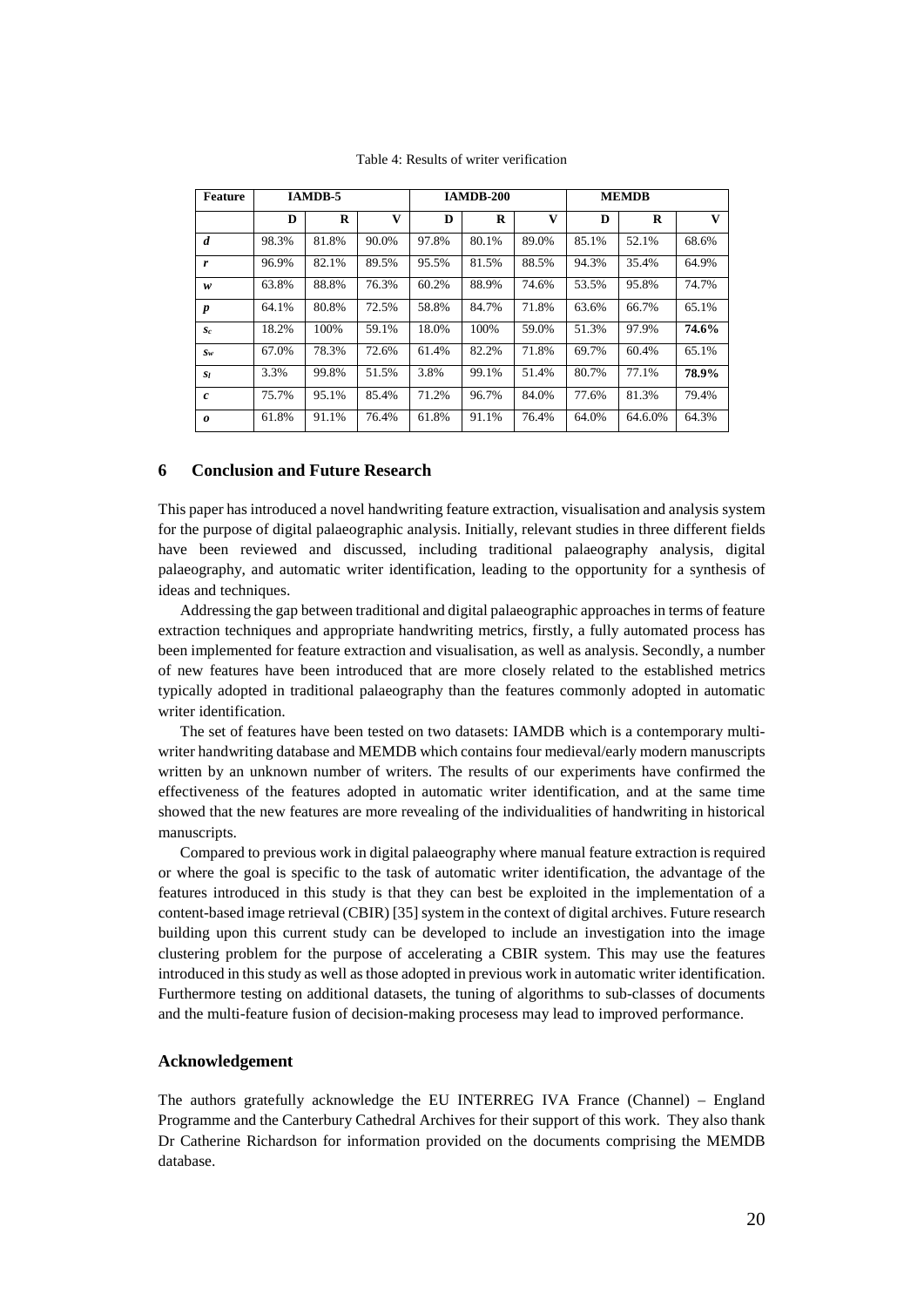#### <span id="page-21-0"></span>**References**

- <span id="page-21-1"></span>[1] V. Cappellini, H. Maitre, I. Pitas, and A. Piva, "Guest Editorial Special Issue on Image Processing for Cultural Heritage," *IEEE TIP,* vol. 13, 2004.
- <span id="page-21-3"></span><span id="page-21-2"></span>[2] A. R. Rumble, "Palaeography, Scribal Identification and the Study of Manuscript Characteristics," in *Care and conservation of manuscripts 8: proceedings of the eighth international seminar held at the University of Copenhagen 16th-17th October 2003*. vol. 8, G. F. Jensen and P. Springborg, Eds., ed Copenhagen: Museum Tusculanum, 2005, pp. 217-228.
- <span id="page-21-5"></span><span id="page-21-4"></span>[3] A. Ciula, "Digital palaeography: using the digital representation of medieval script to support palaeographic analysis," *Digital Medievalist,* vol. 1, 2005.
- <span id="page-21-6"></span>[4] P. Stokes, "Computer-aided palaeography, present and future," *Codicology and Palaeography in the Digital Age,* pp. 309-338, 2009.
- <span id="page-21-7"></span>[5] M. Aussems, "Christine de Pizan and the scribal fingerprint: a quantitative approach to manuscript studies," Utrecht University, 2006.
- <span id="page-21-8"></span>[6] M. P. Brown, *The Book of Cerne: prayer, patronage, and power in ninth-century England* vol. 1: University of Toronto Press, 1996.
- <span id="page-21-9"></span>[7] A. Ciula, "The palaeographical method under the light of a digital approach," *Codicology and Palaeography in the Digital Age,* pp. 219-237, 2009.
- [8] M. Aussems, "Christine de Pizan and the scribal fingerprint: a quantitative approach to manuscript studies," 2006.
- [9] L. Michel, *Gerichtliche Schriftvergleichung: eine Einführung in Grundlagen, Methoden und Praxis*. Berlin/New York: de Gruyter, 1982.
- [10] J. W. J. Burgers, *De paleografie van de documentaire bronnen in Holland en Zeeland in de dertiende eeuw*. Louvain: Peeters, 1995.
- [11] I. Moalla, F. Lebourgeois, H. Emptoz, and A. Alimi, "Image analysis for palaeography inspection," in *DIAL*, 2006.
- [12] C. De Stefano, F. Fontanella, M. Maniaci, and A. Scotto di Freca, "A method for scribe distinction in medieval manuscripts using page layout features," *Image Analysis and Processing–ICIAP 2011,* pp. 393-402, 2011.
- [13] S. Quirke, "Agendas for Digital Palaeography in an Archaeological Context: Egypt 1800 BC," in Franz Fischer et al.,Codicology and Palaeography in the Digital Age, BoD Norderstedt 2010, pp.279-294.
- [14] P. A. Stokes, "Palaeography and Image-Processing: Some Solutions and Problems," *Digital Medievalist,* vol. 3, 2007.
- [15] S. N. Srihari, S. H. Cha, H. Arora, and S. Lee, "Individuality of handwriting," *Journal of Forensic Sciences,* vol. 47, pp. 856-872, 2002.
- [16] S. Srihari, G. R. Ball, and U. Commons, "Comparison of statistical models for writer verification," IS&T/SPIE Electronic Imaging, 2009, p. 72470E.
- [17] S. N. Srihari and G. Leedham, "A survey of computer methods in forensic document examination," In Proc  $11<sup>th</sup>$  Conference of the International Graphanomics Society, 2003, p. 279.
- [18] M. Bulacu and L. Schomaker, "Text-independent writer identification and verification using textural and allographic features," *IEEE Transactions On Pattern Analysis And Machine Intelligence,* pp. 701-717, 2007.
- [19] M. Bulacu and L. Schomaker, "Automatic handwriting identification on medieval documents," in *ICIAP*, 2007, pp. 279-284.
- [20] A. Brink, M. Bulacu, and L. Schomaker, "How much handwritten text is needed for textindependent writer verification and identification," 2008, pp. 1-4.
- [21] A. Bensefia, T. Paquet, and L. Heutte, "A writer identification and verification system," *Pattern Recognition Letters,* vol. 26, pp. 2080-2092, 2005.
- [22] A. Schlapbach and H. Bunke, "A writer identification and verification system using HMM based recognizers," *Pattern Analysis & Applications,* vol. 10, pp. 33-43, 2007.
- [23] A. Brink, J. Smit, M. Bulacu, and L. Schomaker, "Writer identification using directional ink-trace width measurements," *Pattern Recognition,* 2012.
- [24] M. L. Bulacu, *Statistical pattern recognition for automatic writer identification and verification*: PhD thesis, University of Groningen, 2007.
- [25] L. Schomaker, K. Franke, and M. Bulacu, "Using codebooks of fragmented connectedcomponent contours in forensic and historic writer identification," *Pattern Recognition Letters,* vol. 28, 2007